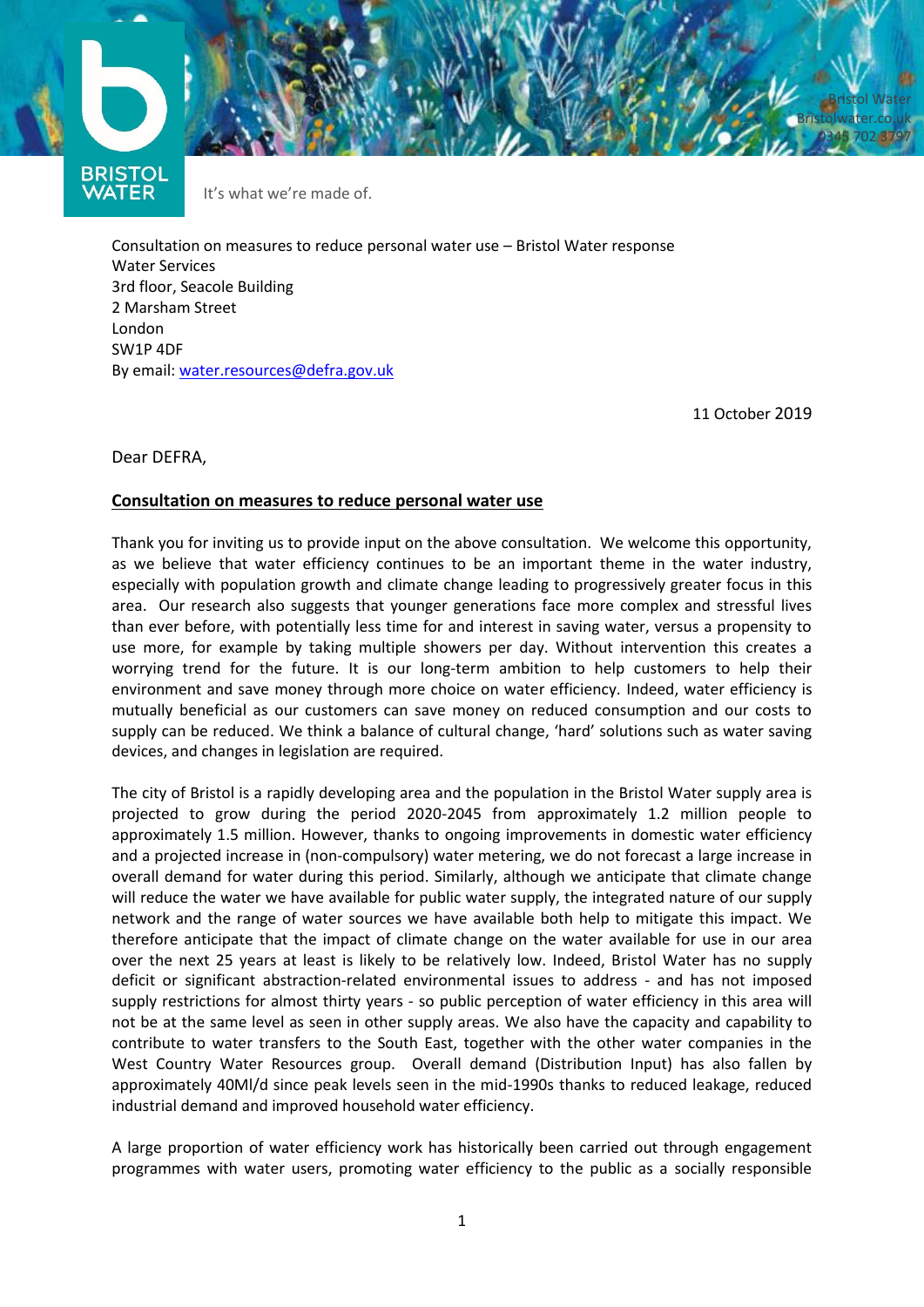lifestyle choice and providing water efficiency equipment on request. However, whilst we believe that traditional promotion of metering and water efficiency should remain a core part of the work done on water efficiency and it is reasonable for this to remain part of a water undertaker's statutory duties, we believe that other opportunities exist which deserve additional attention. Our social contract initiatives look at what more we can do, across sectors, to build the shared connection to society necessary to support cultural change in the way resources are used.

Our preferred approach to maintaining our supply-demand balance is focused on optimising the use of our existing water sources while continuing to drive down leakage and water consumption to achieve a more sustainable use of water resources. Reducing demand, and increasing efficiency, is critical to securing the resources we all need. We do want to help customers to reduce water consumption, through supportive and voluntary measures. However, we recognise that we have to do more to help customers reduce water consumption in line with our long-term ambition to reach 110 litres per person per day by 2045. We will reduce our current water consumption levels by 6% by 2025 to c135 litres per person per day, which in itself will be challenging at a time that evidence suggests there are fundamental shifts, such as smaller household size and showering habits which are increasing water use, particularly amongst the 18-34 age range for consumers.

An important observation, and continued frustration of the water sector with policy, is that it does not address cross-sector issues sufficiently. Water resources, production, transport and its use in the home are closely related to energy use and carbon emissions. A water efficiency policy on its own without closer ties with energy efficiency along the whole supply chain is likely to be sub-optimal. We describe the steps we are taking to explore this topic further in our detailed response, but there is a role for government in addressing this policy gap, which is a long-standing concern.

One of our biggest challenges we face is customer perception and their understanding of the value of water, and in how we work with customers and other stakeholders to educate them on demand management and the benefits of water efficiency. Our future water availability and keeping water in the environment relies heavily on customers, consumers and communities really understanding the value of water and by working with us to make sure we have a better, more resilient future. In order to achieve this aim, we will require collaborative working with other water companies and local authorities as well as action by government over the coming years to:

- Influence customer consumption, culture and behaviour to become more water efficient;
- Modify government policy to better support water efficiency actions, such as mandatory water labelling, more water efficiency standards for water using appliances and enhanced water efficiency requirements for new homes;
- Incentivise manufacturers and innovators to reduce water consumption rates for household and commercial water using appliances; and to
- Link water usage to energy usage and to carbon dioxide production and in doing so, contribute to local and national carbon dioxide reduction targets through reduced water usage
- A government resource efficiency campaign that emphasises the positive local action that people can participate in their local communities, which includes the link between water efficiency, energy efficiency, waste efficiency and climate change. Effective local campaigns, such as exist within Bristol, should be signalled as local initiatives as the cultural approach the government is helping to support.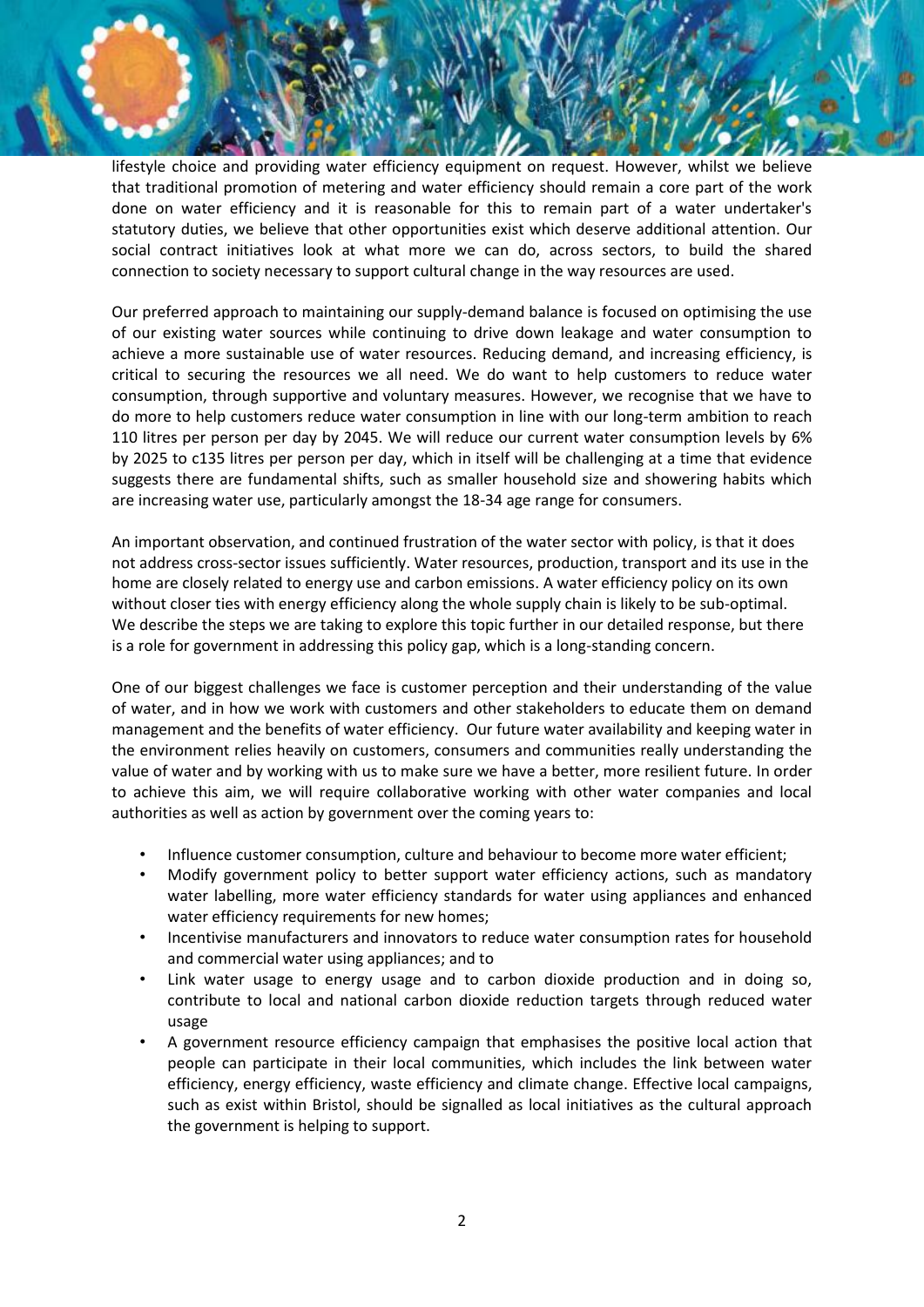We have already instigated the creation of the Resource West partnership with Bristol City Council, University of West of England (UWE), Bristol Waste, Bristol Energy and other organisations to enhance the promotion of water efficiency in our supply area, and we aim to work with neighbouring water companies through the West Country Water Resources group on water efficiency promotion. Our other key observations relevant to this consultation are, in summary:

- Government can deliver benefits by making relatively small changes. Modernising existing regulations can make sustainability the rule rather than the exception, empower customers to make informed choices and increase awareness of the value and utility of water.
- We are opposed to any top-down prescriptive attempts to impose universal metering; this approach ignores the views of local customers and circumstances. We would instead urge the following in terms of importance and focus:

| Ambitious building<br>regulations for water<br>consumption | Visible water efficiency<br>labelling, based on<br>simple and consistent<br>information | <b>Communications and</b><br>behaviour change,<br>supported by social<br>contracts and regional<br>partnerships |
|------------------------------------------------------------|-----------------------------------------------------------------------------------------|-----------------------------------------------------------------------------------------------------------------|
|------------------------------------------------------------|-----------------------------------------------------------------------------------------|-----------------------------------------------------------------------------------------------------------------|

- Underpinning all these areas is the importance of partnership working and innovation. Much has been done to promote action on energy efficiency. Water efficiency is beginning to have a similar profile, playing a prominent role but greater links must be made between water, energy, food and building regulations. As an example, in 2018 we became part of an exciting new three year joint research project entitled SUNEX. This project falls under a global initiative called Sustainable Urbanisation Global Initiative which looks at the Food-Water-Energy Nexus. SUNEX in one of 15 projects taking place globally with an overarching aim of bringing together research and expertise across the globe to find innovative new solutions to the Food-Water- Energy Nexus challenge. Understanding this big picture is important; as it might be the case for example that outdoor water usage should increase to support the local growth of food.
- A fundamental consideration that has been overlooked is the importance of local circumstances and of local customer preferences. Social contracts remain an area where water efficiency promotion and collaborative working with local stakeholders can be further explored. For example as part of our 'Citizens for the Future' programme, we are working with local stakeholders to undertake joint action to help to develop a culture of sustainable resource use amongst young people. We believe Bristol Water's unique role at the heart of the local community combined with the region's strong sense of identity places us in a position to develop and build partnerships with a range of organisations such as local government, the Local Enterprise Partnership, housing developers, other water companies and academic institutions. Underpinning this belief is the recognition of the importance of communicating a joined-up message to customers on water efficiency activity, which links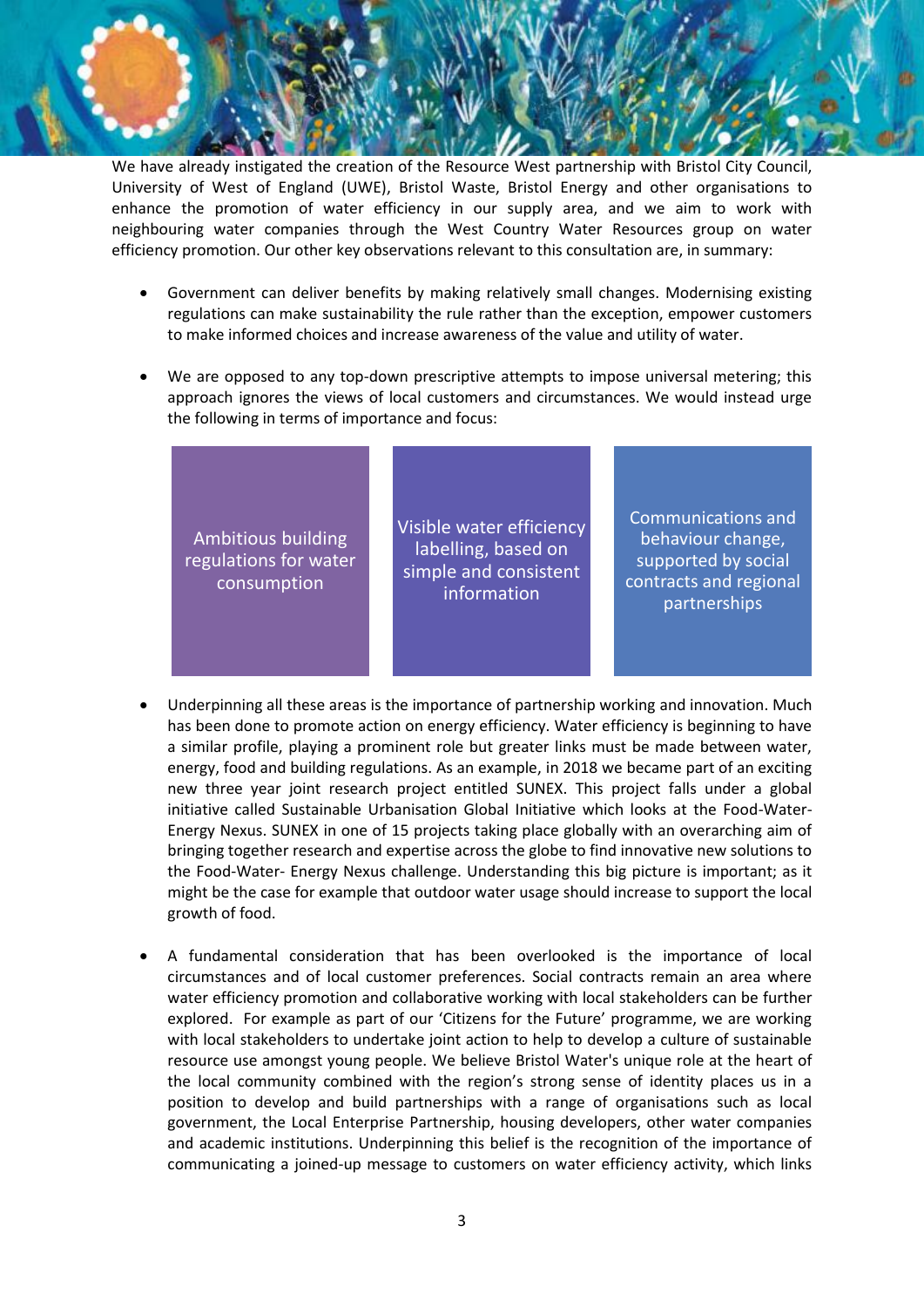

resource efficiency with saving money and environmental benefits.

The city of Bristol is recognised as a leading technology and innovation cluster in the UK. Bristol Water operates as a pro-active member of this scene in order to access the plethora of innovations available locally that will enable our customer outcomes as well as support the company's social contract and contribution to the One City Plan.

Our recent open innovation event held in April 2019 brought together a range of stakeholders across the Bristol innovation cluster for a day of collaboration. This included talks, workshops and networking to formally launch our business incubator. Reducing waste and innovation is a key aspect of our innovation, and linked into local and regional government.



*The Workshop Innovation Event*



**.** 

One output from the working sessions at the event is that we are now working with Baringa Partners to research and explore how to get resource efficiency and vulnerable support services to the 20-35 age generations and how we engage with landlords in order to support this process.

This rationale for this project reflects the significant challenge which future citizens face in housing in particular for the next generation who may not own their own home. Vulnerability moves from water affordability, towards time and place. If you are renting rather than owning your own home, it is harder to make your lifestyle resource efficient – you may not be able to change your use of water and energy. The outputs from our Youth Board confirm that this is a new area of vulnerability that requires further exploration, beyond the traditional areas considered "hard to reach" where support is currently targeted.

Our most recent research suggests it is the 18-34 age range where we have most work to do to influence reduced water consumption.<sup>1</sup> Much of this is to do with housing – they will be in the private rented sector for an increasingly long time. Whilst students or at home water is a hidden cost, and even when they move on in life is a relatively small cost issues. But their housing situation makes the big difference – we are keen to explore with our local stakeholders, and then beyond Bristol, what we can do to help landlords to support positive cultural changes to water use. Some of the cultural factors our research shows we will need to tackle include:

 Nearly a third surveyed (31%) admit to having run a tap in the bathroom to cover up "toilet noises" so others don't hear what they're up to. This rises to 37% for women in the region (in or surrounding Bristol) and nearly half (48%) of all 18-34 year-olds. This compares to just a fifth of over 55s;

<sup>1</sup> [On the loo and off the record: Campaign reveals water wasting secrets](https://www.bristolwater.co.uk/on-the-loo-and-off-the-record-campaign-reveals-water-wasting-secrets/)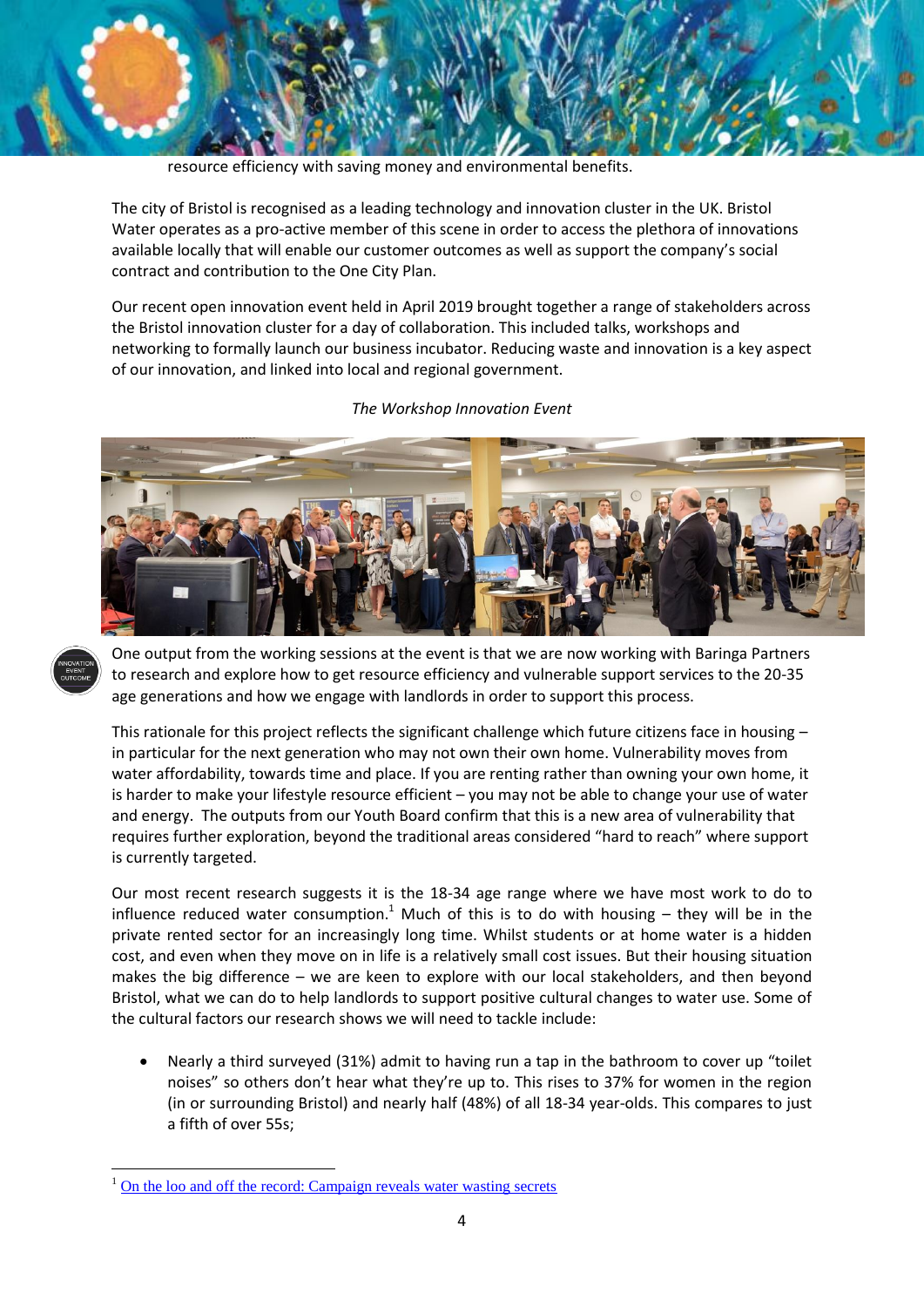- Astonishingly, almost half (48%) of 18-34 year-olds also admit to trying to heat a bathroom by running hot water without actually standing under it. Nearly a quarter (23%) say they do this often or very often. In contrast, only 17% of over 55s say they do;
- Taken a shower because it was cold (42%) this rises to 67% for 18-34s;
- Filling a bucket, sink or bath to cool drinks (29%) this rises to 42% for 18-34s; and
- Running a hot shower to try and steam creases out of clothes (14%) this rises to 28% for 18-34s.

So overall whilst we support Government setting water efficiency targets and build standards, there is much more that needs to be addressed locally. For cultural change, targets and compulsory measures will not make a significant change. Behavioural nudges and more data are not enough. We need to widen responsibility and participation in these challenges beyond water companies, and to take a positive message to the current young and next generation about their role in this issue. Targets and measures should be flexible enough to learn from addressing this challenge, rather than being seen as an outcome in itself.

The most important factor will be customer supply pipe adoption, which we strongly support. It will help address multiple societal and water sector challenges. We think alternative options to a policy shift in this direction will create more inequality in service and social provision (e.g. between owneroccupiers and those in rented accommodation). We would be keen to work with DEFRA to help build the evidence base to support this policy decision, through the work we describe in our response.

Having shared our over-arching view here, we answer the specific questions raised in this consultation in the pages overleaf. We would welcome further discussion and exploration of these topics.

Yours faithfully,

<u>Win</u>

**Iain McGuffog, Director of Strategy and Regulation**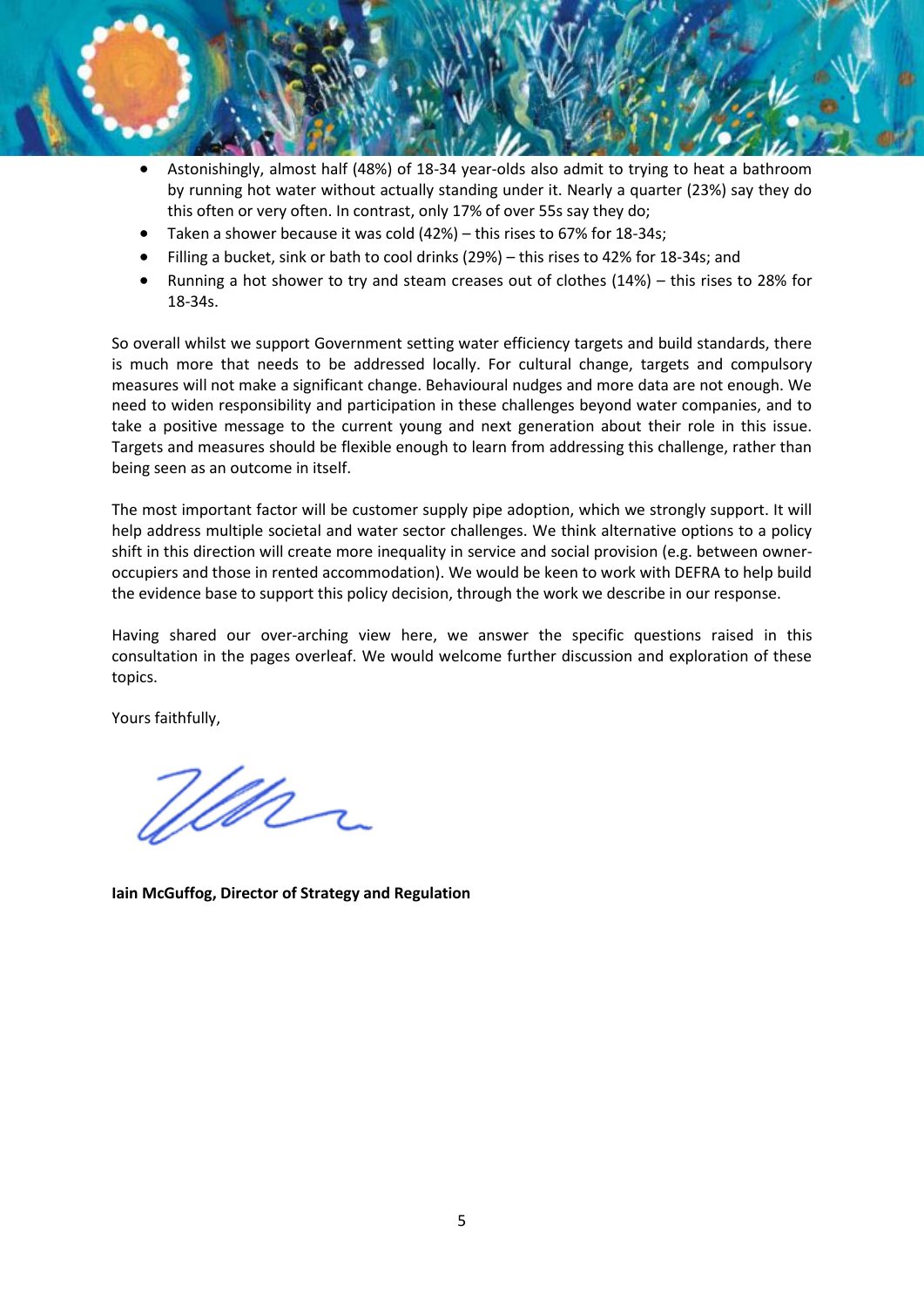#### **Building regulations for water consumption**

| <b>Question 1</b>                                                                                                                                                                                                                             | <b>Bristol Water</b><br>Response |
|-----------------------------------------------------------------------------------------------------------------------------------------------------------------------------------------------------------------------------------------------|----------------------------------|
| Do you consider that the current approach in Building Regulations (i.e. a<br>mandatory minimum standard for new homes but with local authorities in water<br>stressed areas having discretion to ask for a higher standard through a Building | b. No                            |
| Regulations Optional Requirement) is effective?                                                                                                                                                                                               |                                  |

Bristol remains a city where over half of the housing stock is energy inefficient and because the area we serve is not water stressed; our local authorities do not have the power to ask for higher water efficiency standards. Our view is that the current building regulations lack ambition and miss the opportunity to drive change and innovation. Government should review these regulations (as well as the mechanism for enforcement) and implement far more ambitious and challenging standards to help drive a step-change in efficiency and make sustainable homes the norm rather than the exception. The reference to water stressed areas within the regulations should be removed; the current Regulations can act as a deterrent for some local authorities to promote water efficient homes and there is little incentive for local authorities to opt for the optional requirement standard.

Clear, uniform building regulations on water efficiency  $-$  and broader sustainability measures  $$ would not be a barrier to new homes. We therefore believe all new homes should be built to a minimum standard of 100 litres per person, per day.

In addition, the definition of water stressed is flawed. It is targeted at overall supply capacity and long-term resilience. This is important but it ignores the overall carbon footprint the built in water usage has for each new build. Lowering this CO2 level should be an aspect of the goal.

We think standards for the private rented sector are as important as building regulations. Improving housing and positive encouragements to landlords to support tenants change resource efficiency habits we think is vital, given the evidence we have developed. In addition, the potential for significant retro-fit, with pilots of supply pipe adoption and lead replacement should coincide with energy efficiency improvements, such as we intend to explore through the Bristol "City Leap" initiative.

| <b>Question 2</b>                                                                | <b>Bristol Water</b><br><b>Response</b> |
|----------------------------------------------------------------------------------|-----------------------------------------|
| Do you consider that the current minimum standard of 125 litres per person per   | a. Yes                                  |
| day and optional requirement of 110 litres per person per day should be changed, |                                         |
| and if so what might be an appropriate new standard?                             |                                         |

The minimum water consumption standard for new homes provides a major and fundamental opportunity for water companies to manage demand, without wider government regulation. The minimum water consumption standards however must be more ambitious. There is also little logic in having two standards because it:

- Gives a mixed message on overall water usage;
- Implies that the higher standard is sufficient; and
- Wrongly places the onus on local authorities, developers and water companies to determine whether more ambitious standards are required.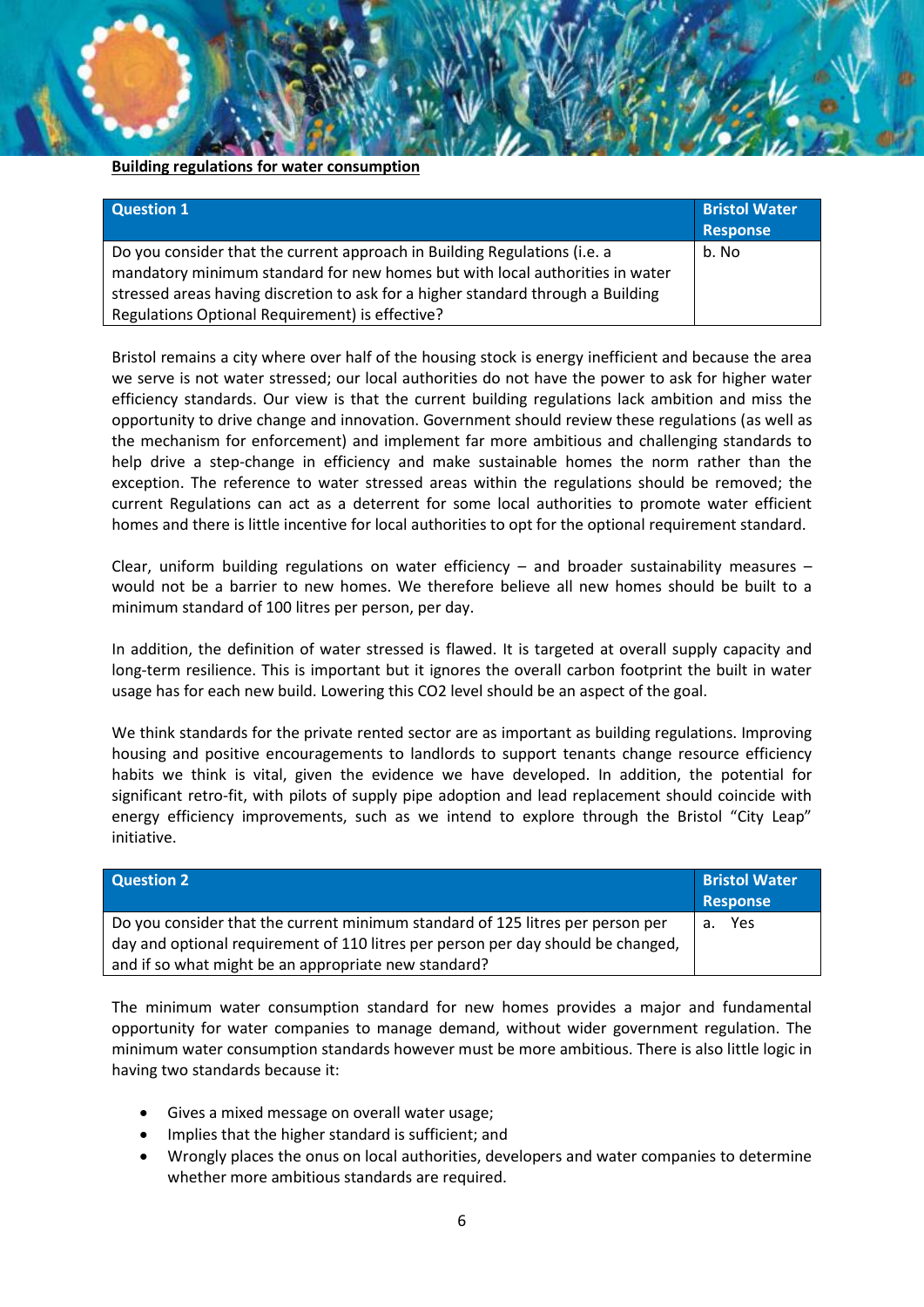The goal should be to plan a pathway of lowering minimum standards that reflects both growing customer expectations for help with lowering water usage, the growing impact of climate change on available resources and regulatory and/or governmental expectations of a sustained lowering of PCC over time. We therefore believe all new homes should be built to a minimum standard of 100 litres per person, per day. Once this is achieved, there next needs to be greater visibility of the water efficiency status of the property, via water efficiency labelling.

#### **Question 3**

Are there any other issues relevant to using Building Regulations to set water efficiency standards that the government should consider?

It is unclear how effective the overall mechanism within the building regulations is for both checking for compliance and enforcing transgressions. There is, in this regard, an incompatibility with the Water Regulations. Water companies enforce compliance on fixtures and fittings within their remit but are not required to confirm fixtures and fittings from a water efficiency standpoint are compliant with the stated overall minimum aim.

The solution to this conundrum is to remove the reference to water stressed areas within the regulations and to ensure that houses in all areas of England and Wales are based on the same ambitious minimum standards.

| <b>Question 4</b>                                                                | <b>Bristol Water</b><br>Response |
|----------------------------------------------------------------------------------|----------------------------------|
| To what extent do you agree or disagree that Government should work with water   | a. Strongly                      |
| companies and local authorities to run partnership retrofit and behaviour change | agree                            |
| programmes in existing homes?                                                    |                                  |

The most effective way to help, advise and effect behavioural change will be through a local and regional partnership approach. However, as explained earlier we do not see homes that are owned by the occupiers as the main challenge. Even so, by this method it will also be possible to broaden the overall messaging so that water companies and water efficiency messaging is integrated into broader resource messaging that is highlighted throughout Government. This messaging is centred on the growing climate change crisis and the actions and behaviour changes we all need to make to help slow the rise and the aspects each of us can do to be more water efficiency, within this context, is therefore likely to resonate more strongly with customers.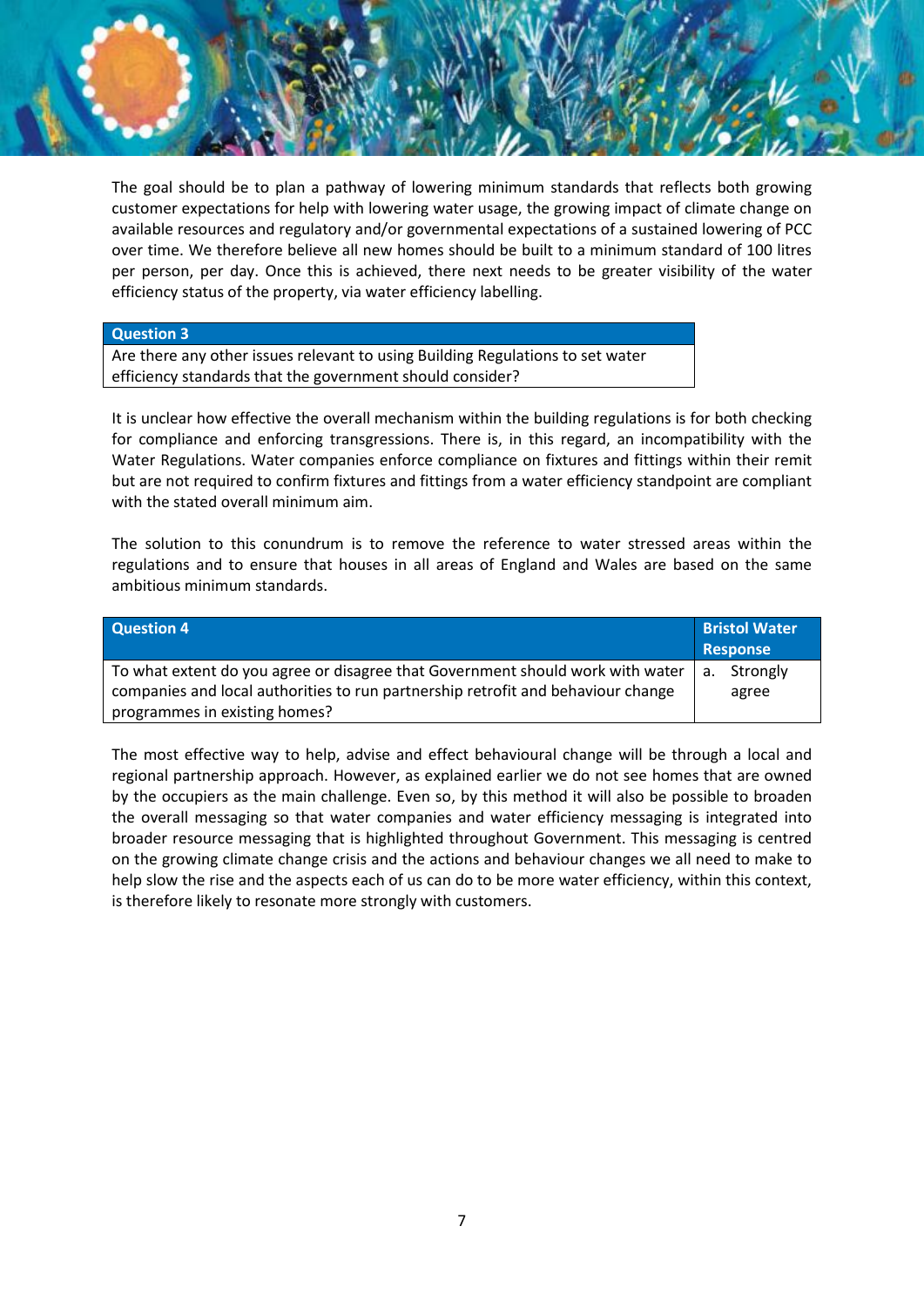#### **Water efficiency labelling**

| <b>Question 5</b>                                                            | <b>Bristol Water</b><br>Response |
|------------------------------------------------------------------------------|----------------------------------|
| To what extent do you agree or disagree that information on water efficiency | a. Strongly                      |
| should be displayed on water using products?                                 | agree                            |

Whilst water plays an important part in all our customers' lives we know for many there is quite a low level of understanding when it comes to quantifying total water usage. From brushing teeth to flushing a toilet, the daily and frequent activities we all do are somewhat mundane and forgettable. At the most basic level, understanding just how all of these individual acts add up and what difference a change of habit or the installation of a piece of equipment might have is a crucial first step in appreciating the benefits that water efficiency presents. But this also requires simple and visible labelling.

We need to give consumers the right information to make informed decisions. Energy labelling for example is universal. Water labelling can have similar effects if the same approach and consistent design is adopted. Customers are more likely to act in a more water efficient way if we help them understand all of the inherent benefits of water efficient behaviours. We therefore believe that information that helps customers easily and accurately understand the running costs and environmental impact of a purchasing choice are important. In this regard, where relevant, water usage should always be displayed.

This will then inform the ultimate goal, which is for consumers to understand their carbon impact as we move towards net zero. Direct use of water and wastewater services is estimated as only c2% of consumer carbon load, but it is a contributor to much larger contributions such as energy. Therefore we would caution against seeing water efficiency labelling, metering and per capita consumption targets as "silver bullet", they are very small parts of a wider goal. They provide information and choices, but may on their own do little to impact on resource efficiency, particularly as the cost of water is of little consequence to most consumers, and prices continue to fall in real terms. Note also this may have little impact on the 18-34 generation, until they become owner-occupiers.

Customers are more likely to react to/read information if what is displayed are the key attributes of the product they are viewing than if this information is hidden away in a manual or on the 'additional details' section of a website. The display will raise the profile and importance/relevance of water usage in the purchase decision. Equally, manufacturers will be conscious that the water performance of their products will be compared to competitors and sales staff will become more aware as they may be asked questions from customer looking to choose a product. We can then gain understanding of water impact on carbon, plastics etc.

| <b>Question 6</b>                                                            | <b>Bristol Water</b><br>Response |
|------------------------------------------------------------------------------|----------------------------------|
| To what extent do you agree or disagree that providing information about     | b. Slightly                      |
| products' water efficiency changes peoples' purchasing behaviour and reduces | agree                            |
| their use of water?                                                          |                                  |

Customers naturally gravitate to the information options they are given and so a prominent water usage display is likely to impact on the decision making process. This information will likely be used to compare products. The extent to which information will change a purchasing decision will depend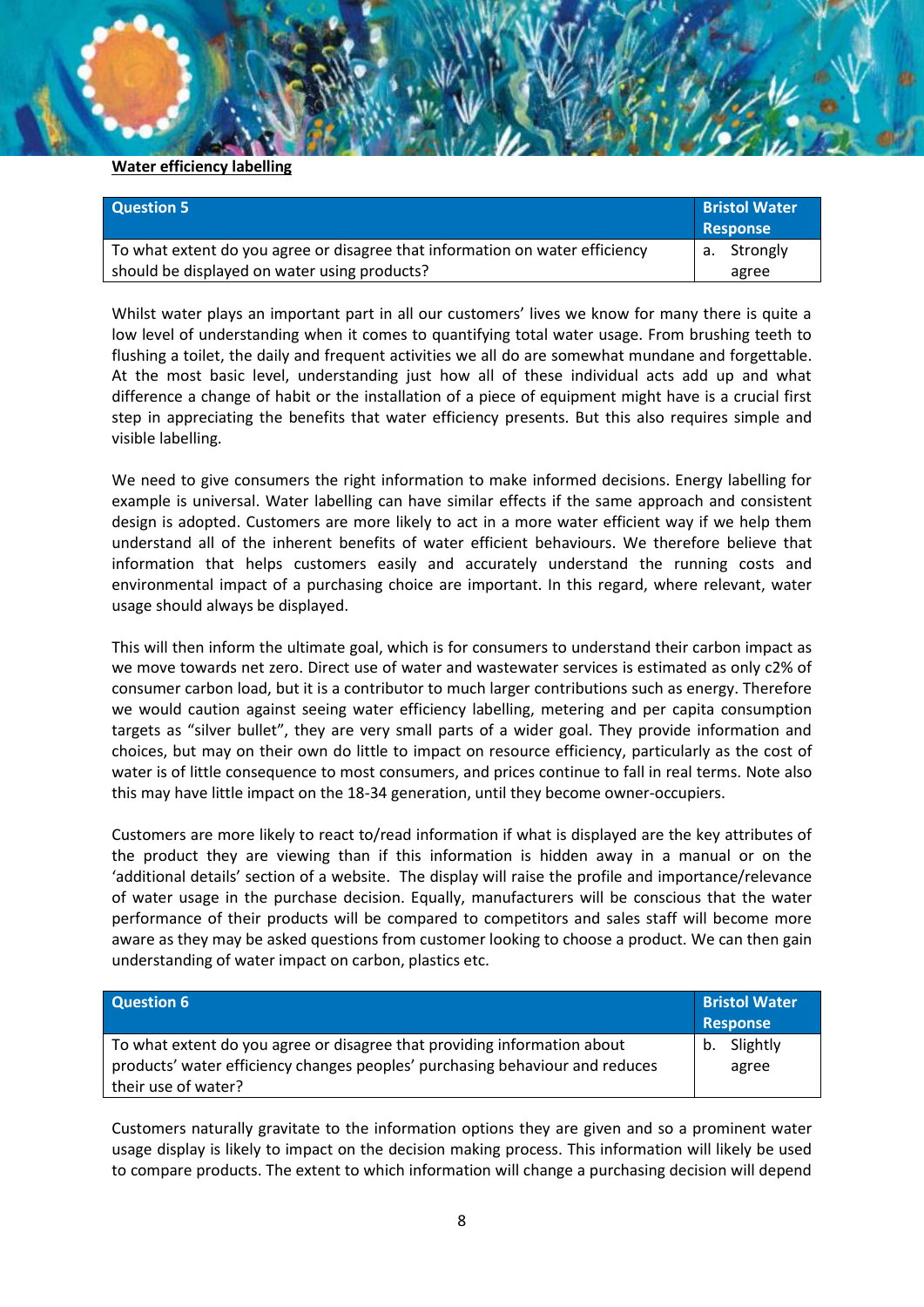on the a range of factors, not just water use, but a high water efficient rating could a significant contributing aspect in a decision to purchase. The granularity and visibility of the water labelling display will be a factor. Purchasing decision will only be impacted if there is a range of water usage metrics. An indirect aspect would be the impact on manufacturers to align their products not to stand out as being highly water inefficient.

The impact is uncertain, and will depend on the quality of the products and not just water efficiency labelling. For instance, if consumers end up washing clothes or flushing loos twice, the purchase decision may ultimately be counter-productive. Consumers rating the importance of water efficiency, and trusting the information provided are pre-requisites for this measure to have a significant, and lasting, impact. Stronger measures (e.g. such as taken on banning the wattage of vacuum cleaners) can force manufacturing innovation and eventually gain consumer acceptance, which makes labelling less of a priority. We would suggest the Government works with product manufacturers, and particularly innovators, to explore whether shower and washing machine market interventions would have any support in the future, rather than a focus just on water efficiency labelling.

| <b>Question 7</b>                                                              | <b>Bristol Water</b><br>Response |
|--------------------------------------------------------------------------------|----------------------------------|
| To what extent do you agree or disagree that water efficiency labels should be | b. Slightly                      |
| linked to building standards and minimum standards?                            | agree                            |

In principle we support, but as before there may be more positive options with housebuilder and manufacturers to build consumer demand, including through market intervention. On their own water efficiency labelling is unlikely to have a noticeable impact unless it is introduced alongside other measures, including product quality and information campaigns.

Water labelling is currently voluntary, not standardised and there is little visibility. We agree with the recommendation to introduce a government led mandatory label for all water using products which aligns with building regulations and minimum standards. Carbon impact labelling however may also be an option for the longer-term. A single, understandable and simple labelling scheme should be mandated for all water using products to provide clear information and help consumers make the right decisions. This is an obvious and sensible approach to take. The link between the mechanisms for attributing water efficiency labelling standards and the requirement for a water efficiency standard within building regulations and the likely lowering minimum standards should be linked.

#### **Question 8**

How else could government or water companies encourage people to use more water efficient devices/appliances at home?

One option is that the Government could incentivise or encourage the public through wide scale public media campaigns that link water efficiency, and the purchase /use of products with the actions we can all need to take to mitigate against climate change. The government departments of DEFRA and BEIS should coordinate such a campaign, to ensure there are synergies between water companies and energy companies in the messages undertaken.

Our preference is for a resource efficiency campaign that emphasises the positive local action that people can participate in their local communities, which includes the link between water efficiency,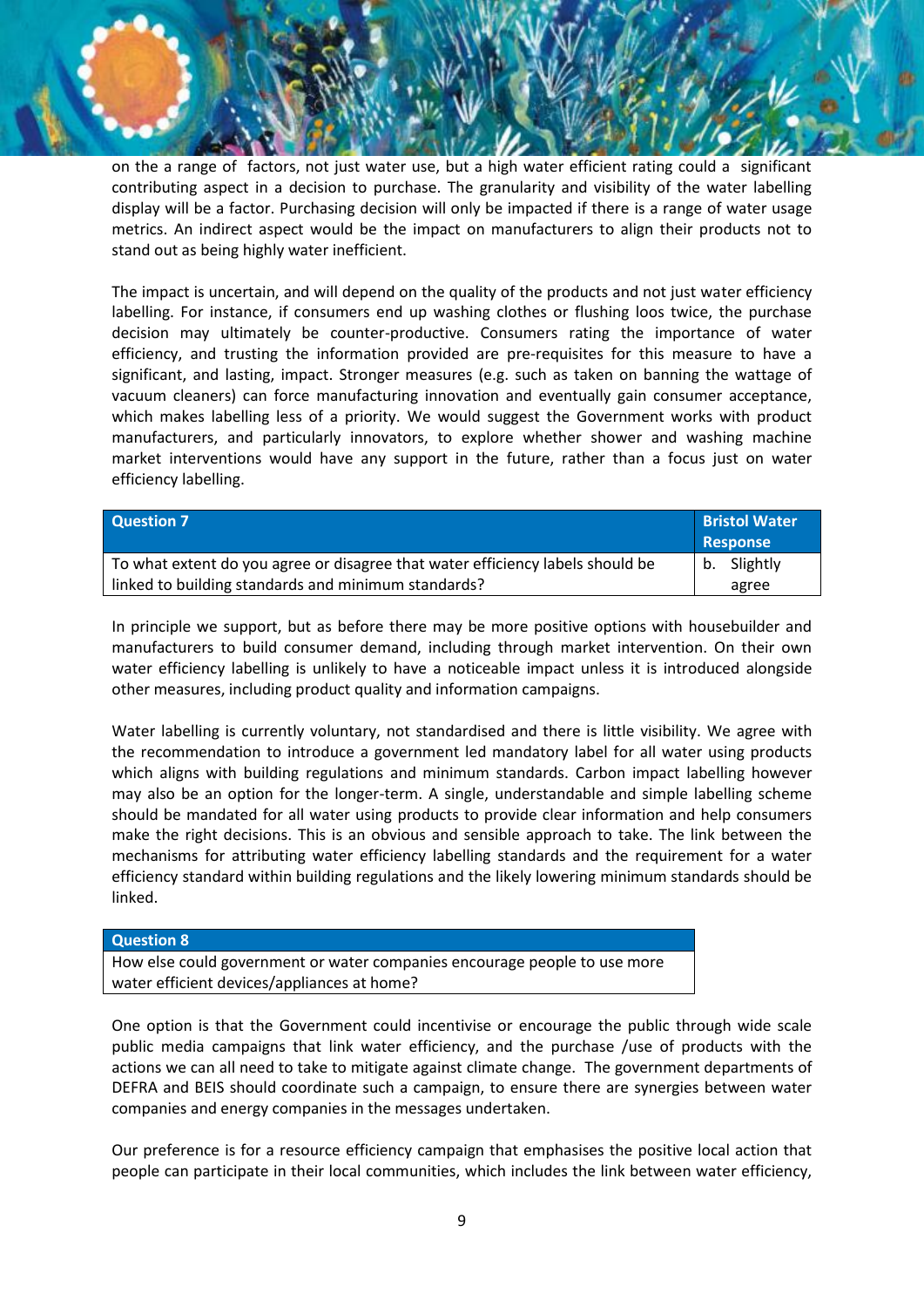energy efficiency, waste efficiency and climate change. Effective local campaigns, such as exist within Bristol, should be signalled as local initiatives as the cultural approach the government is helping to support.

In terms of our involvement, there is limited specific quantitative information available on the effectiveness of messaging and education around water efficiency in our supply area. In order to begin addressing this uncertainty and to support water efficiency measures across the UK water industry, we have entered into a research partnership programme with the University of the West of England, using consumption data from smart metering installed throughout the University's student accommodation portfolio - with subsequent information and communication trials to investigate the impact of messaging around water efficiency. This research programme provides the largest test-bed of its kind in Europe and will continue to develop and inform the approach we take in the future on water efficiency messaging and the impact of physical water efficiency interventions.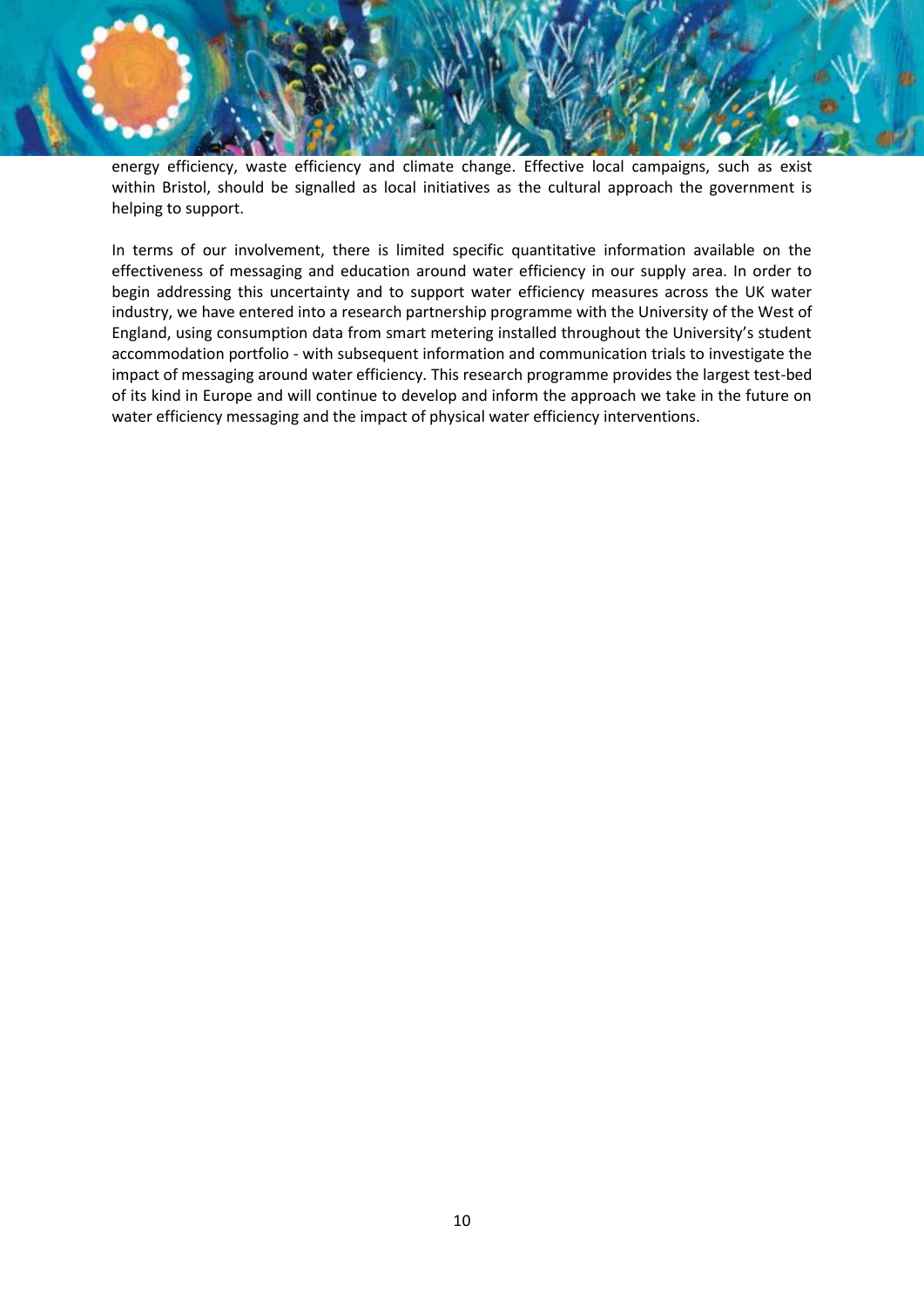

#### **Metering**

| <b>Question 9</b>                                                        | <b>Bristol Water</b><br>Response |  |
|--------------------------------------------------------------------------|----------------------------------|--|
| To what extent do you agree or disagree that people should pay for water | b. slightly                      |  |
| according to how much they use?                                          | agree                            |  |

We agree that, in principle, metering is the fairest way to charge for water consumption, and offers incentives to customers to reduce their consumption. However, we also recognise that for some customer types, particularly vulnerable customers, charging by meter could lead to a significant increase in their bills and create or exacerbate affordability problems. We therefore need to ensure that any plans to increase the level of metering are accompanied by appropriate support for customers who may be adversely affected.

Indeed, as per our latest research for our PR19 business plan (which also reflects our continuous engagement activities), metering remains a low priority for our customers.

|                                                     | Rank           |
|-----------------------------------------------------|----------------|
| Drinking water quality compliance                   | $\mathbf{1}$   |
| Leakage                                             | $\overline{2}$ |
| Waste disposal compliance                           | 3              |
| Compliance with environmental schemes               | 4              |
| <b>Mains Repairs</b>                                | 4              |
| Untreated water quality in reservoirs and rivers    | 6              |
| <b>Supply interruptions</b>                         | $\overline{7}$ |
| Customer contacts about water taste and smell       | 8              |
| Treatment works performance                         | 9              |
| <b>Abstraction from rivers</b>                      | 10             |
| Customer contacts about water appearance            | 11             |
| <b>Customer experience</b>                          | 12             |
| Unbilled properties (voids)                         | 13             |
| Biodiversity                                        | 14             |
| Unplanned maintenance at works and pumping stations | 15             |
| Unplanned outage at water treatment works           | 16             |
| Network resilience                                  | 17             |
| Water consumed per person                           | 18             |
| Local community satisfaction                        | 19             |
| Low pressure                                        | 20             |
| <b>Meter penetration</b>                            | 21             |
| Developer experience                                | 22             |

We want to see water metering, however the limited evidence is that compulsion may increase consumption, increase affordability (and the need for social tariff interventions) and ultimately reduce trust in water companies, and the policy regulation. We prefer a positive, cultural approach, and we have not yet built the case for compulsory metering as an acceptable part of our toolkit. This is in part because we do not have a current or obvious future water crisis, but see our role for building resilience to make these changes through more subtle routes, as we describe through Resource West and our social contract initiatives. We encourage government to provide the option for greater compulsory metering where companies believe they have local and customer support for this change, or if the environmental or resilience impact of not doing so is clear. We prefer to retain our optional metering, change of occupancy compulsion, and regional plan contributions as our strategy for now.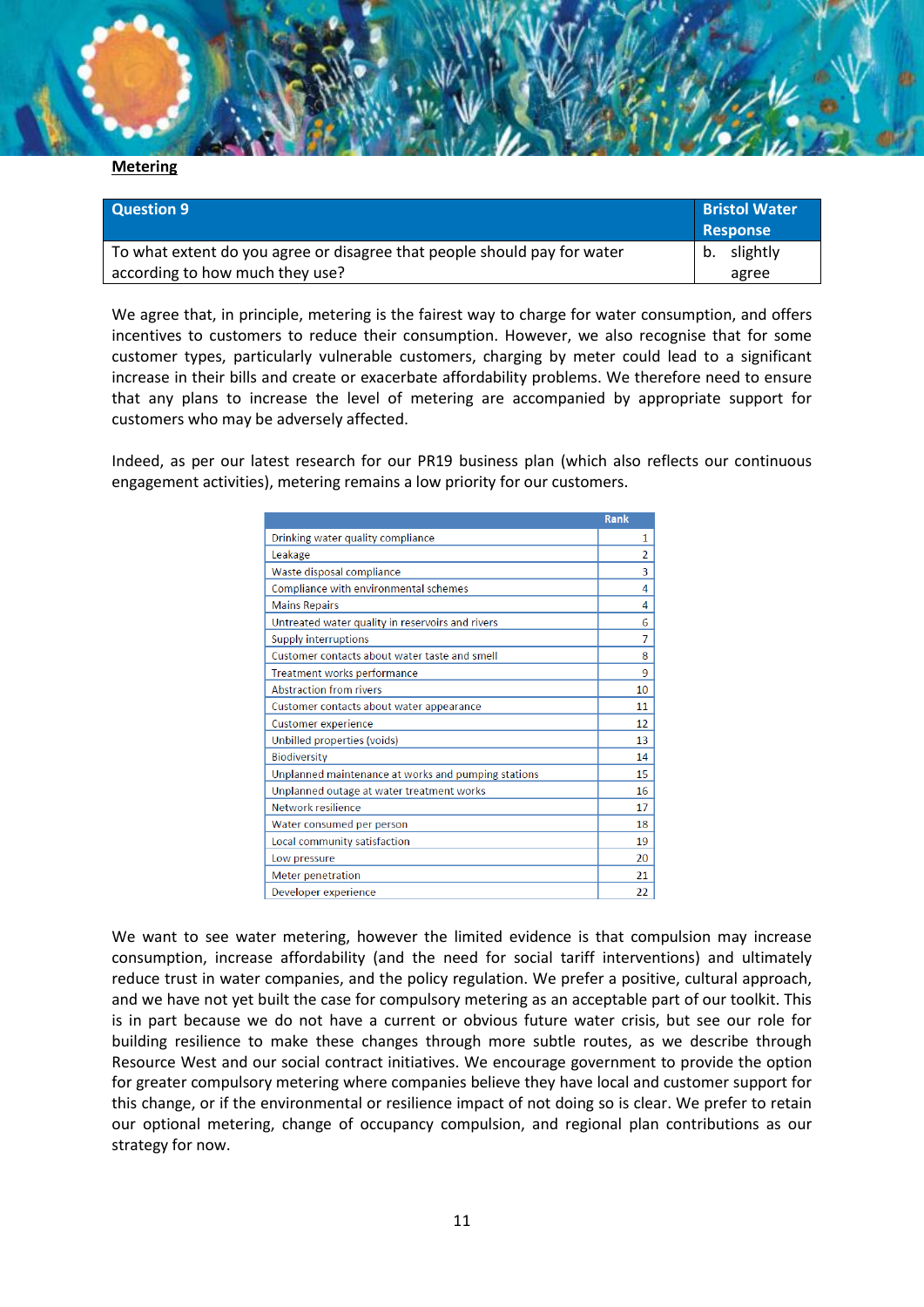| <b>Question 10</b>                                                              | <b>Bristol Water</b> |
|---------------------------------------------------------------------------------|----------------------|
|                                                                                 | <b>Response</b>      |
| To what extent do you agree or disagree that the amount of households charged   | strongly<br>e.       |
| by metered volume should be increased beyond and/or faster than what is already | disagree             |
| planned by water companies?                                                     |                      |

We recognise that metering can be a cost effective way of reducing consumption, but without customer support the effects beyond what is currently achieved may be temporary. Despite the clear benefits, not all companies (like Bristol Water) can pursue compulsory metering. We know from continuous engagement activities that our customers on the whole do not wish to see full compulsory metering introduced and we do not have plans to introduce such a programme. Indeed, as per our latest research for our PR19 business plan (which also reflects our continuous engagement activities), metering remains a low priority for our customers.

The continued roll out of metering is an important tool for managing demand, but how and when it is done needs to be handled carefully as part of a wider approach reflecting the needs of different customers; our customers are clear that they do not support an increase in the pace of metering than what has been proposed by Bristol Water. Mandated top-down government targets for metering and/or per capita consumption would ignore the views of local customers, and put at risk the trust that we need to make the positive, cultural changes that in the long term will, we believe, reduce water consumption more.

We have already set a very aggressive target of increasing metering from c59% now to 75% by 2025. The current level due to changes in the housing market and the lower cost of water are already seeing this well behind the c66% we had wanted to reach by now. We are already taking all the promotion steps we can to encourage metering. Any further faster rates in metering can only happen with increased education, joined up information campaigns with the local authorities, local energy companies (like Bristol Energy) etc. to reinforce the positive message of metering, which is that water is a precious resource and that saving water saves the customer money and saves them energy at the same time. A more aggressive target will do nothing unless the government wishes to mandate compulsory metering, which we do not support.

Furthermore, focusing on this area only ignores a more holistic approach to improving water efficiency. A holistic approach needs to take into account customer views, action taken on water resources, the local circumstances/ regional differences and long-term planning.

#### **Question 11**

If you agree that the amount of households charged by metered volume should be increased, what do you think would be the best or most appropriate approach? Do you have suggestions for increasing metering other than what is mentioned above?

In comparison to other areas in England and Wales, Bristol Water customers are not in a 'serious water stressed' area and we do not consider increasing beyond this level is necessary within the PR19 period to achieve our water supply requirements.

#### **Question 12**

Are there any other issues we need to consider with regard to increasing metering?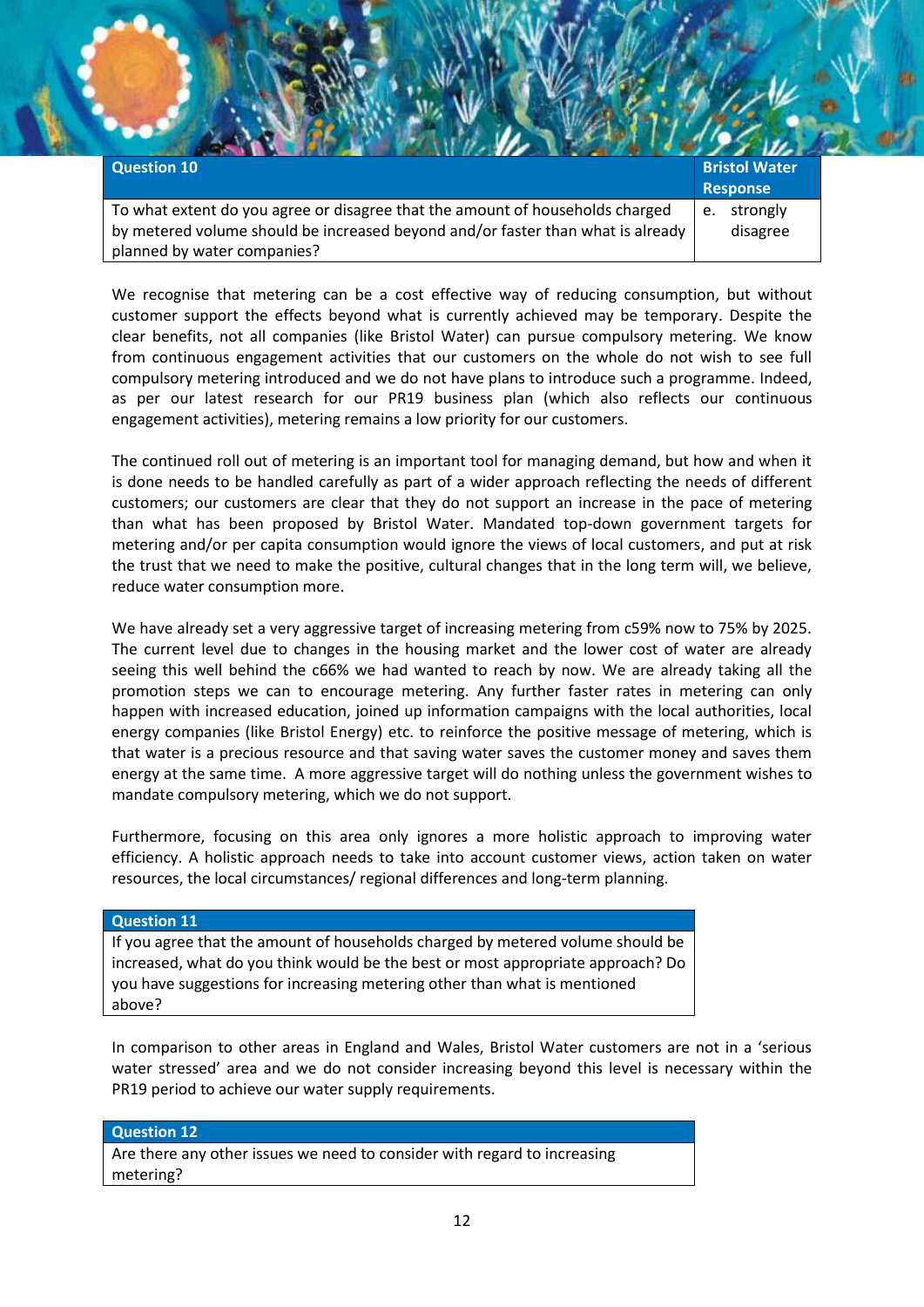A fundamental consideration that has been overlooked is the importance of local circumstances and of local customer preferences. Our starting point for water efficiency is ensuring that our customers remain supportive of the concept and of our long-term ambitions. Customer priorities and preferences should form an essential foundation to any plans to impose reductions in water consumption.

Another consideration is the ability of the population to improve their water habits of their own volition; specifically the role of people who are renters – landlords have a key role to play in this area.

Finally, we would urge government and/ or Ofwat to focus on the sharing of information on successful metering/ consumption campaigns, as opposed to focusing on mandatory targets.

# Case Study: Bristol Water's 'Beat the Bill' Campaign

- The Beat the Bill pilot in 2017 resulted in 18% of participants switching to a meter which is a significant number in comparison to similar behavioural change studies in the industry.
- Some customers saved as much as £100 a year and it helped the company find several leaks on customers' supply pipes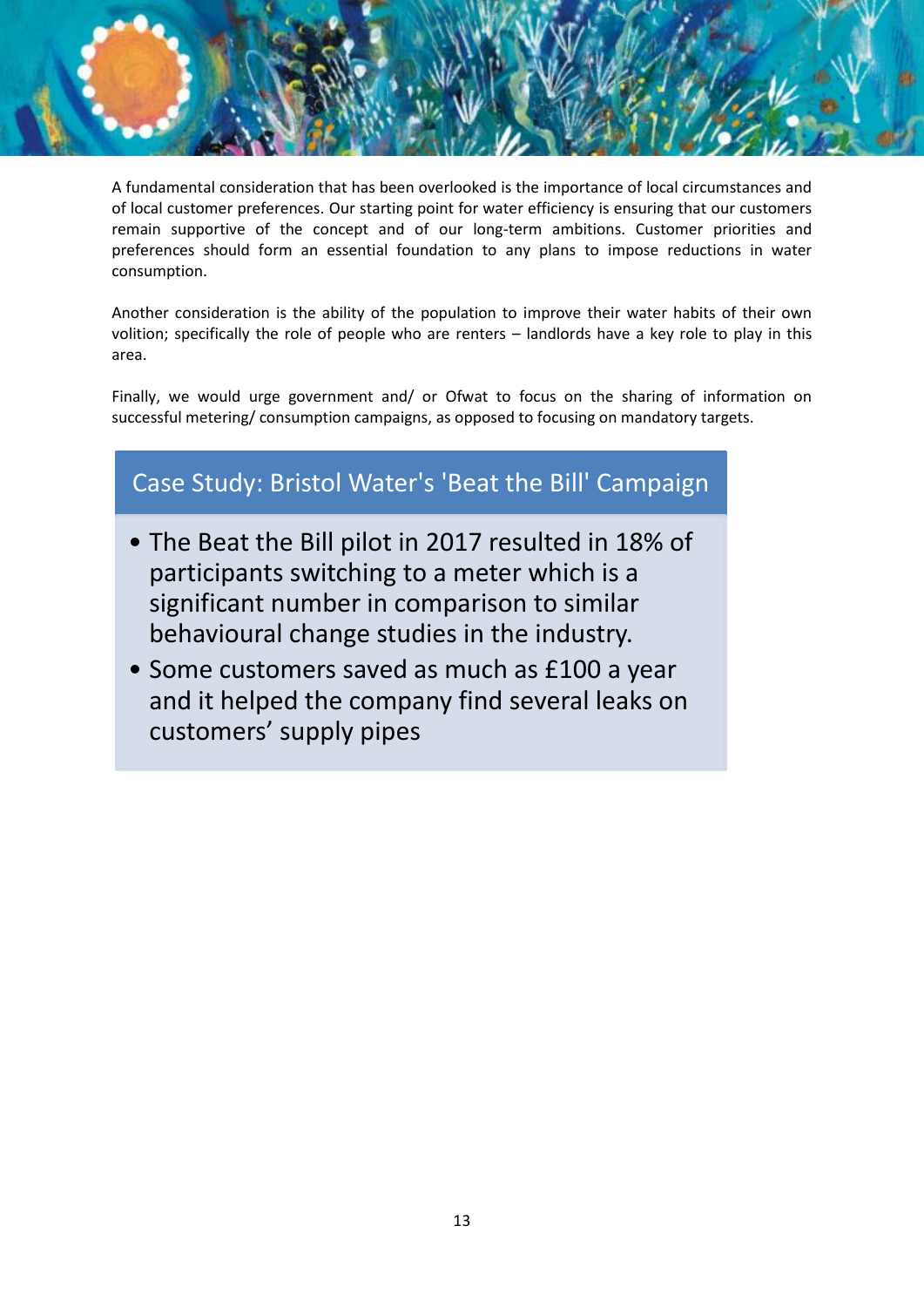#### **Smart metering**

| Question 13                                                                  | <b>Bristol Water</b><br>Response |
|------------------------------------------------------------------------------|----------------------------------|
| To what extent do you support or oppose use of smart water meters instead of | a. slightly                      |
| manual meters?                                                               | support                          |

In principle, we believe that smart metering offers an enhanced range of tools for communicating with customers, offering insights into behaviour as well as helping companies manage networks. We know that our customers are increasingly aware of the relationship between water usage and energy costs, due in part, to the increased access to high frequency energy usage data through smart energy meters, which allows them to monitor where there power usages costs lie.

Metering is insufficient in itself unless the information derived from the meter is made available to the consumer in a clear and useful way. It is therefore desirable for those manual water meters currently installed to have a visible read-out inside the house—which also helps customers to ascertain whether they have a leak in their supply pipe.

The duration of showers is the biggest discretionary part of water consumption for those in homes without gardens<sup>2</sup>, particularly for those renting rather than owning their homes. Smart shower monitors for example have shown their effectiveness, and are aligned to our understanding that younger adults value information about their behaviours, even though younger age groups – who often appear more environmentally savvy – are the most wasteful.<sup>3</sup>

Case Study: the effect of various water efficiency measures on consumption across 10 blocks of student accommodation

- Showering is 21% of people's consumption
- The most effective intervention was provision of a smart shower device that displays shower duration. This reduced overall consumption by 13%

**<sup>.</sup>** <sup>2</sup> University of West of England

<sup>&</sup>lt;sup>3</sup> [On the loo and off the record: Campaign reveals water wasting secrets](https://www.bristolwater.co.uk/on-the-loo-and-off-the-record-campaign-reveals-water-wasting-secrets/)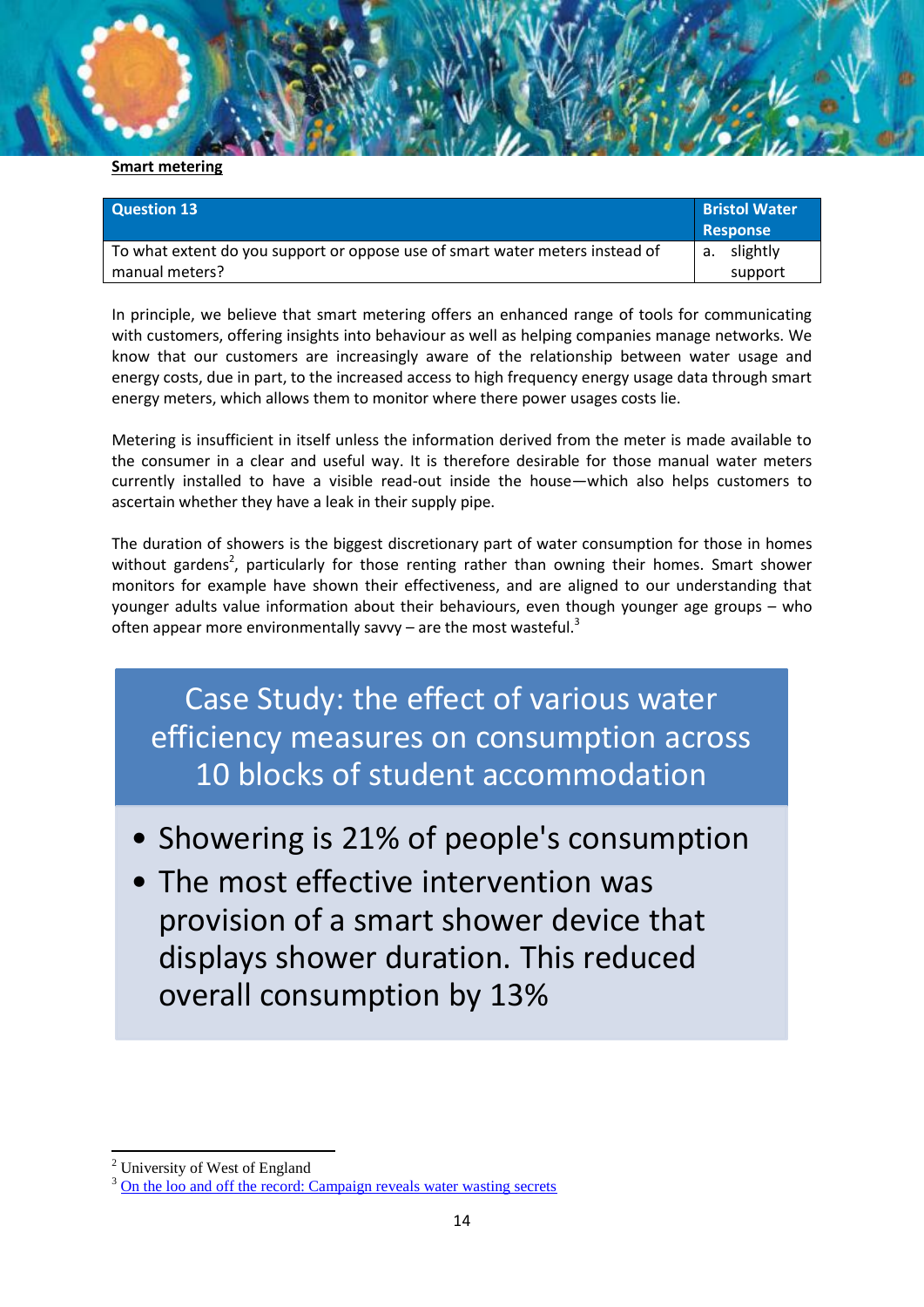

Case Study: Bristol Water's latest metering messaging research results show that in all cases 18-34 year olds waste the most water

- •Taken a shower because it was cold (42%) this rises to 67% for 18-34s
- •Filling a bucket, sink or bath to cool drinks (29%) this rises to 42% for 18-34s
- •Running a hot shower to try and steam creases out of clothes (14%) – this rises to 28% for 18-34s
- •Flushing a dead pet down the toilet (11%) this rises to 22%for 18- 34s
- •Disposing of illegal or immoral things people are scared of just throwing away (9%) – this rises to 18% for 18-34s

From our own analysis, significant improvements can be made if people have visible information about their bathrooms habits (particularly their showering habits).



However, any smart metering policy must reflect the views of the local population and we would not support top-down imposed smart metering targets. The experience in the energy sector highlights the problems of such an approach. There is a place for compulsory smart metering beyond the short-term but unless we have the customers and the public on our side, compulsory smart metering may have a negative impact and backfire.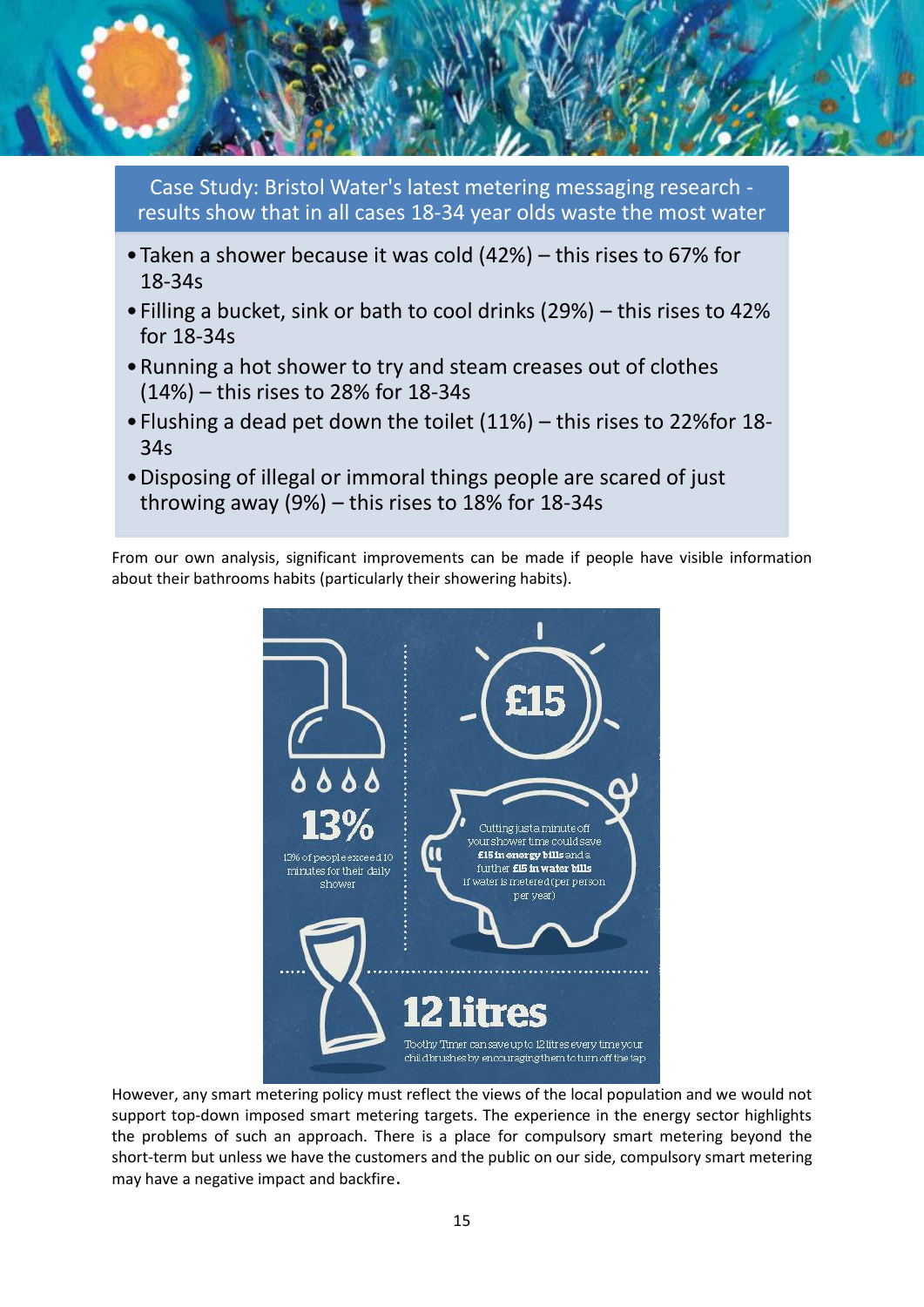

| Question 14                                                            | <b>Bristol Water</b><br><b>Response</b> |
|------------------------------------------------------------------------|-----------------------------------------|
| To what extent do you support or oppose use of incentives to encourage | a. strongly                             |
| customers to use less water?                                           | support                                 |

Incentives should be seen as one tool in an armoury of engagement options. It is clear that some customers respond better to incentives than to other tactics.

The key question however, which has been overlooked by this consultation, is incentives for whom? At the household level, there is already a natural incentive through our billing; customers who are metered who use less water receive a cheaper bill.

There should be incentives for manufacturers and innovators, as opposed to water company customers, to reduce water consumption rates for household and commercial water using appliances.

There should also be incentives for landlords to upgrade their properties; incentives could perhaps be applied if water efficiency produces lead to, for example, cheaper insurance.

#### **Question 15**

What incentives could water companies use to reduce customer use of water?

At the household level, there is already a natural incentive through our billing; customers who are metered who use less water receive a cheaper bill.

We are currently in the early stages of developing a campaign that focuses on landlords and the incentives that could be put in place to encourage private renters (particularly the younger age group) to use less water in such properties. The campaign is looking at the barriers young renters face i.e. where they have little or no control over what retrofitting or water efficiency appliances can be improved because of the role of the landlord.

We would be happy to discuss this campaign in greater detail with DEFRA and how such a campaign could be rolled-out across the country.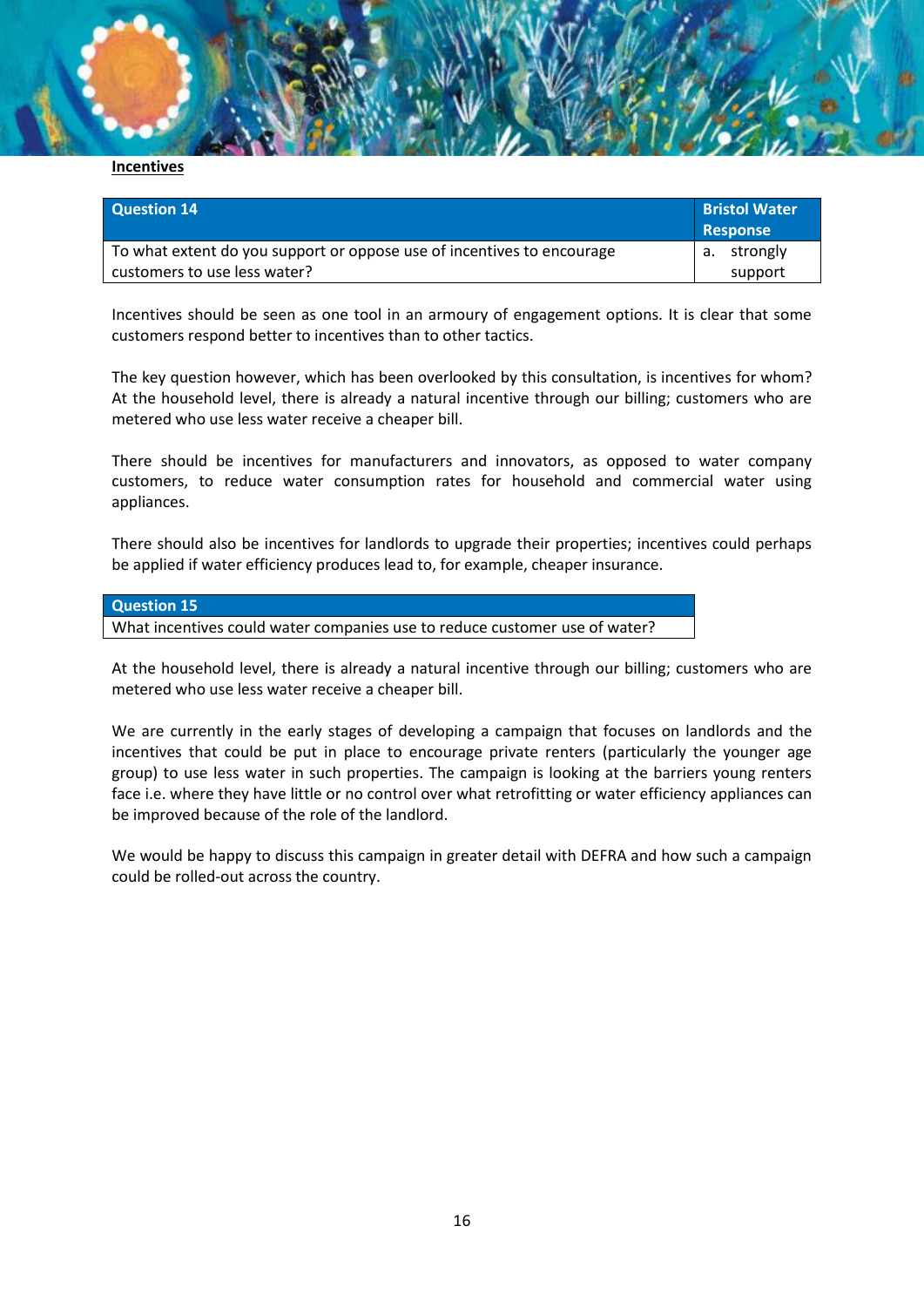#### **Rainwater harvesting and water reuse**

| Question 16                                                               | <b>Bristol Water</b><br><b>Response</b> |
|---------------------------------------------------------------------------|-----------------------------------------|
| To what extent do you support or oppose the use of RWH and GWR schemes at | b. slightly                             |
| individual level?                                                         | support                                 |

The concept of both RWH & GWR are grounded in good sense. However, the practicalities associated with their implementation, including overall cost/benefit assessment, as well as issues with the potential contravention of water regulations, leads us to having a cautious approach to both.

We would suggest incentives to developers for new builds, so that this can then also consider retrofit. This evidence base will help convert our support to "strongly support". We have suggested to Ofwat this may be a useful topic for an innovation project across the sector.

| Question 17                                                               | <b>Bristol Water</b><br><b>Response</b> |
|---------------------------------------------------------------------------|-----------------------------------------|
| To what extent do you support or oppose the use of RWH and GWR schemes at | b. slightly                             |
| community scale?                                                          | support                                 |

See above (question 16).

| Question 18                                                                |
|----------------------------------------------------------------------------|
| How can government or water companies most effectively encourage people to |
| reuse water in their homes?                                                |

This could be achieved via public awareness campaigns, such as those that tie the use and misuse of water into the overall movement and those that are about community-based actions focussed around the circular economy ideal of: reuse, recycle and to reduce waste. There must also be a move away from water as a single issue 'call to action' to a strategy that resonates with customers as part of the range of actions we are all increasingly trying to take to help lower our individual impact on climate change.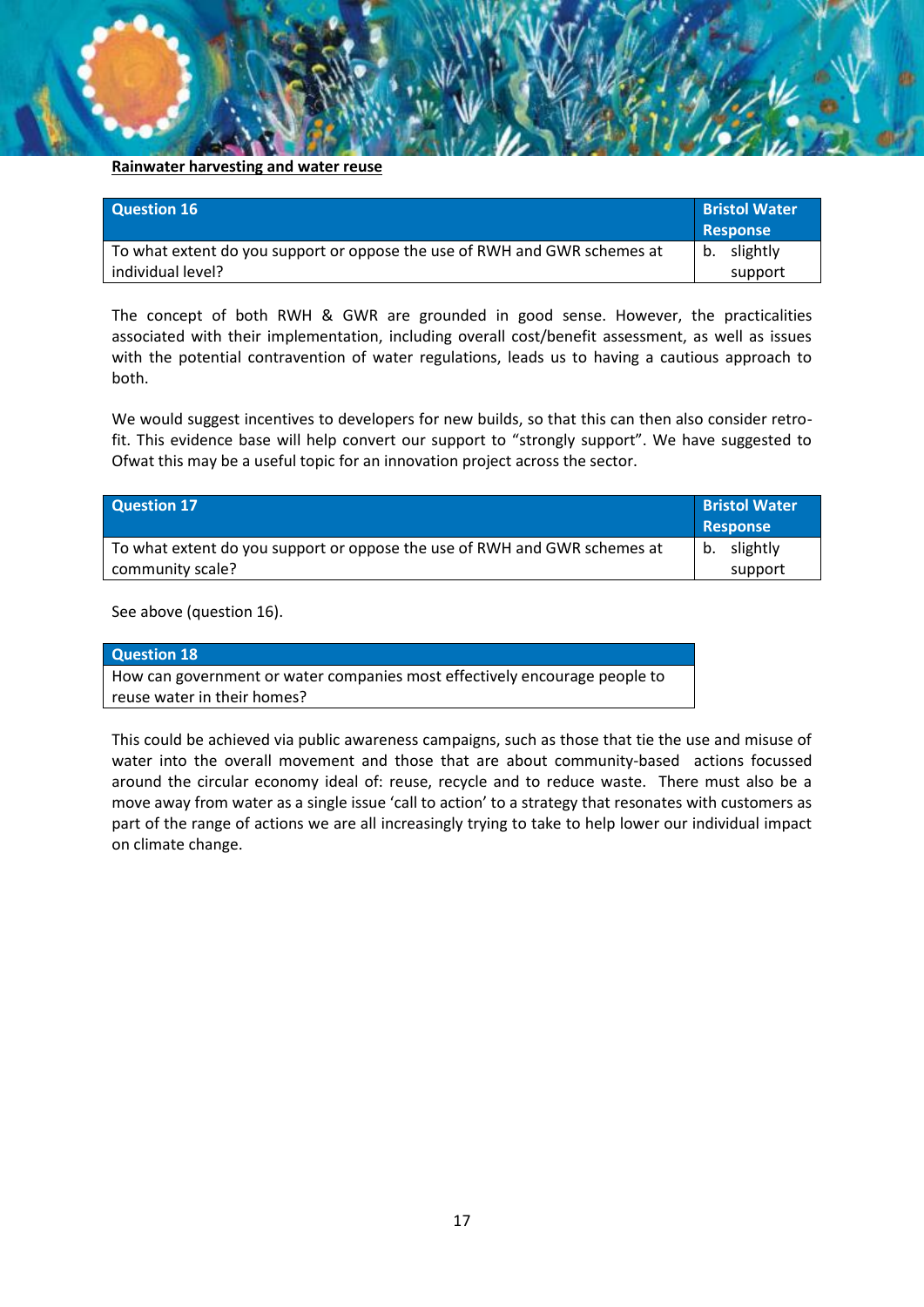#### **Supply pipe leakage**

#### **Question 19**

Do you have any evidence/views/comments on the potential impacts on water bills for various customers and geographical regions should the management of supply pipes be transferred to water companies?

We do not have such information as to the cost, but Water UK has recently commissioned research to assess views amongst companies on supply pipe ownership.

There was also a previous UKWIR/ Tynemarch review of the issues related to the adoption of supply pipes, which should be considered.<sup>4</sup>

#### **Question 20**

**.** 

Of the alternative options above, which is your preferred? Please explain why or if you have other ideas.

Our view is that none of the alternative options is a sufficient alternative to a Government policy as to whether or not water companies should adopt customer supply pipes. This is analogous to the decisions concerned with private sewer. We agree that the current arrangements for management of supply pipes are not sustainable in the long term.

A mandatory code of practice would not allow for sufficient flexibility for pilots that will be needed to inform the options and approaches for full adoption. Smart metering on its own is at the boundary, so does not resolve the challenge where a customer in vulnerable circumstances cannot afford to replace their supply pipe – rather than creating a new cross-subsidy customer support for full adoption may be preferred. Requiring water companies to assist with maintenance and repair may similarly not deal with the circumstances on the ground where vulnerable customer protection is involved. The challenge for instance where there is a meter and the property is privately or socially rented occurs. We were unsure what a public relations exercise would address – there is clarity on responsibility, the issue is largely for those on a meter who are not owner occupiers.

At present, our household customers receive a free leakage detection and repair service for the first repair under the Leak-stop programme (second repairs are subsidised). We operate an active leakage control (ALC) strategy across the entire distribution network. Effective continued maintenance of this strategy is however impeded by the ownership of supply pipes, to which the transfer of ownership would help to address. Other than co-ordination as housing stock improves, and requirements for lead replacement increase, this is the most active policy in the industry, and is popular with customers.

The scope of the responsibility needs to be considered carefully and clearly defined. For any of the options up to and including adoption, there would need to be a large study to identify what would create an equitable and fair definition of ownership. In the absence of this the current voluntary approach remains the only option. The cost of a study to establish standardised definitions and overcome known issues, such as joint supply pipes, powers of entry, household versus nonhousehold ownership, length of pipes and private networks (such as farms) location exclusions etc. for any further measures are such that we believe the end objection of supply pipe adoption as the

 $4^4$  CU-01 – Supply Pipes Adoption Issues (ref: J0831\WP03)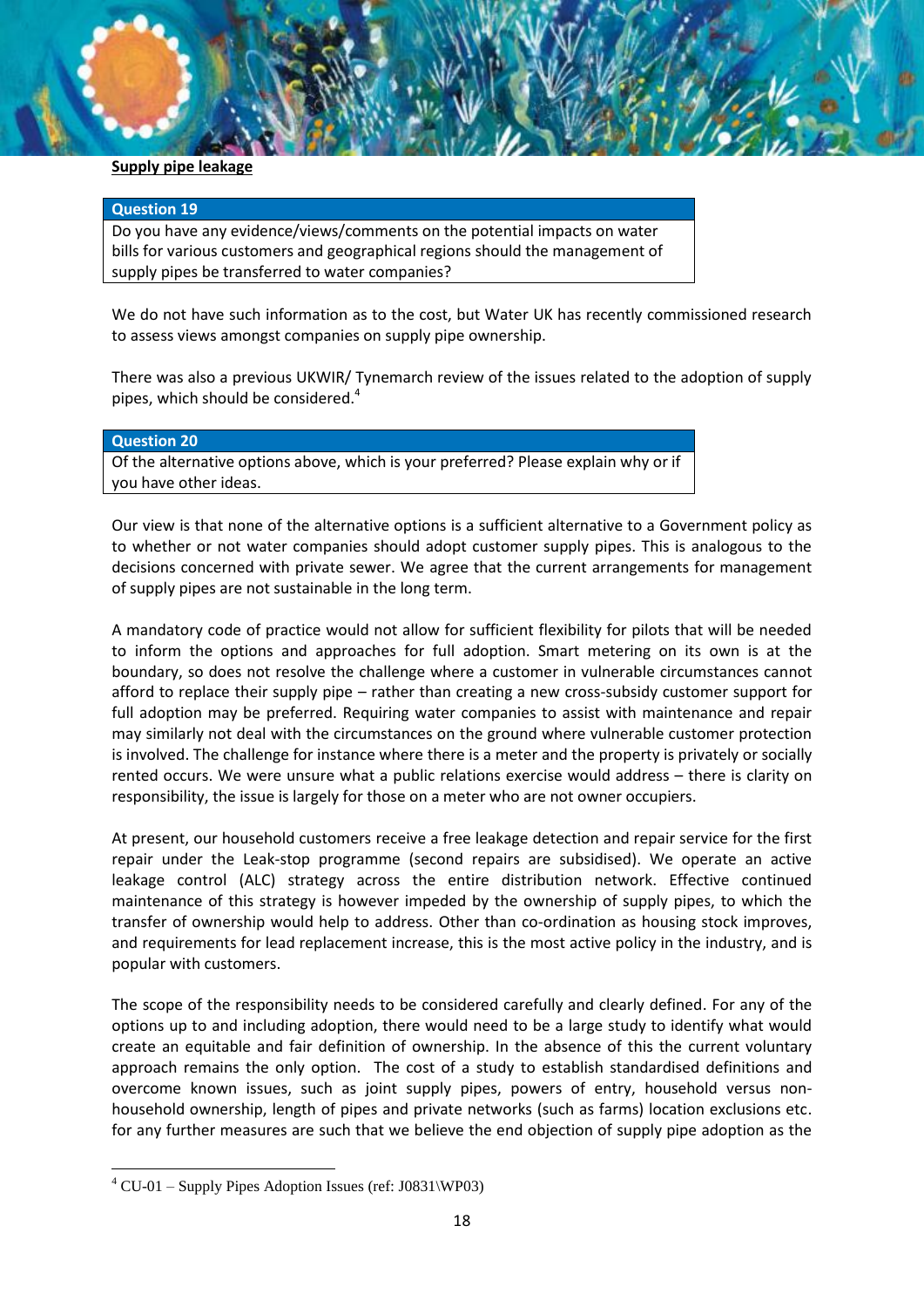ultimate policy goal would be required. The challenges and social issues are significant, so require a clear Government policy lead to ensure the accountability for the ultimate decision is set out upfront. Otherwise the most efficient policy is the status quo, supplemented by the water industry developing partnerships with local authorities and social housing providers as they improve their housing stock.

As an example as to why the other measures are not sufficient, there are a number of other consequential changes that would need to accompany any transfer of ownership, which ultimately have to be addressed if the alternative options were to make any traction in any case. These include:

- 1. Requirement to ensure that any legislation provides the necessary authority to enter private/3rd party land to effect a repair/replacement of the supply pipe.
- 2. Currently the law requires stop-taps to be installed at the property boundary (i.e. where liability between the customer and company changes). In the event of adoption of supply pipes consideration needs to be given to whether this requirement should remain.
- 3. For meters situated at the property boundary, consideration needs to be given for how leakage on Company pipework downstream of the meter should be treated. Would the meter location also have to move because of the impact on customer charging, increasing the adoption cost significantly? Or do we accept some degree of unfairness because of the wider benefits of the policy decision?
- 4. If pipework within a building is the responsibility of a water company, the extent of any consequential liability it has for damage from the pipe needs to be considered.
- 5. Shared supply pipes present increased challenges owing to their potential complexity, and the extent of their historical problems e.g. poor pressure/inadequate supply for customers. The extent and sharing of liability for shared supply pipes needs to be considered carefully. The impact on customers' use of their own property then becomes apparent – do customers have to then pay for the consequential impacts of damaging company pipes on their own property?
- 6. The recognition and impact of an increase in customer contact, in particular resulting from increased customer expectation once they are no longer responsible for the supply pipe. This could lead to a step increase in costs in the first few years and such costs need to be considered. However, private sewer adoption suggests that this can be managed, and may prove in practice not to be material, as long as there is not an immediate expectation of improvement and that all customer side issues will be instantly resolvable.

#### **Question 21**

What other options are available to reduce leakage from customer supply pipes?

We have no further comments to add.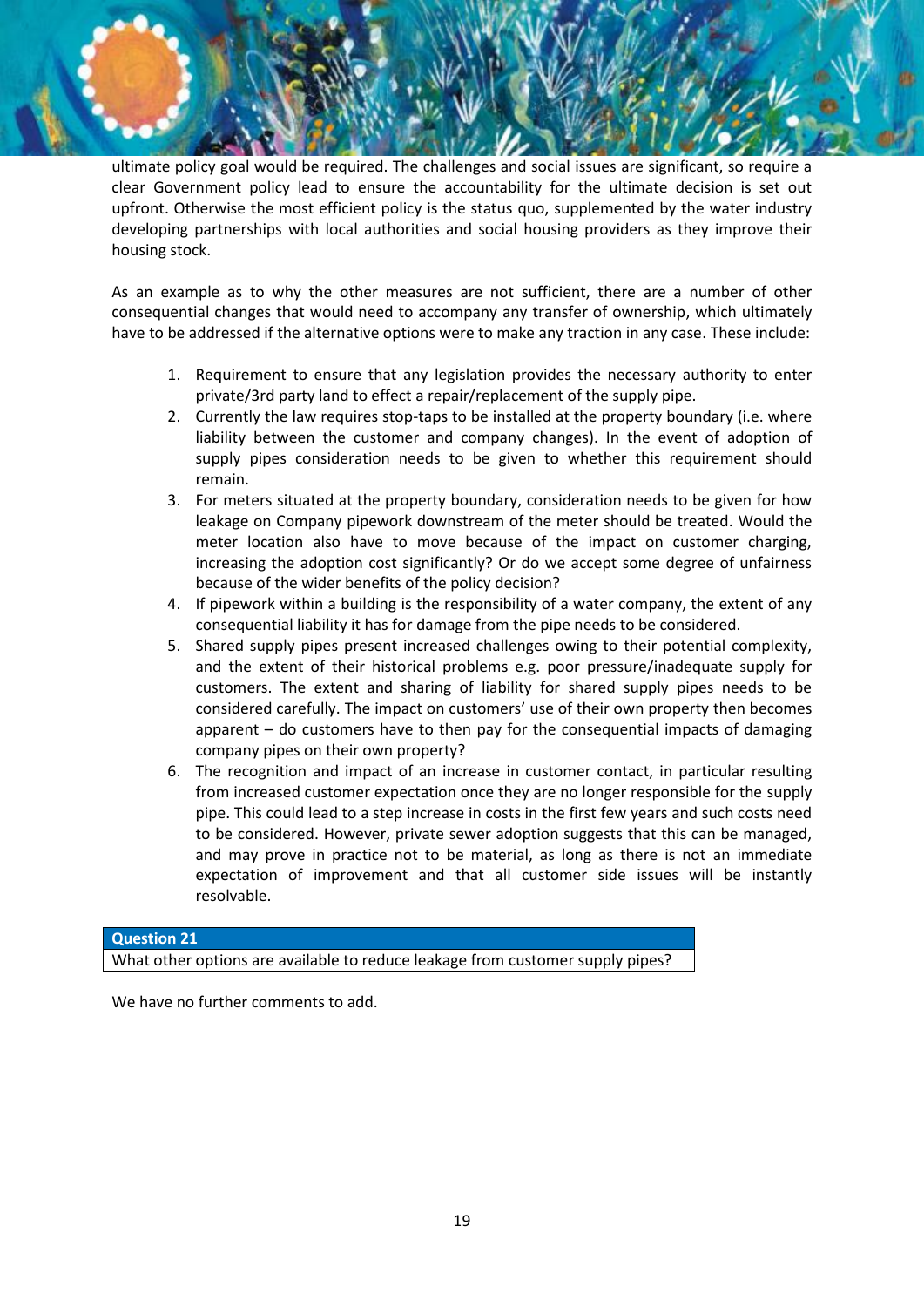**Communications and behaviour change**

| <b>Question 22</b>                                                                                                                                  | <b>Bristol Water Response</b>                                                                                                                                                                                                                                                                                                                                                                                                                                                                                                                                                                                                                                                                                                                                                                                                                                                                                                                                                                                                                                                                                |
|-----------------------------------------------------------------------------------------------------------------------------------------------------|--------------------------------------------------------------------------------------------------------------------------------------------------------------------------------------------------------------------------------------------------------------------------------------------------------------------------------------------------------------------------------------------------------------------------------------------------------------------------------------------------------------------------------------------------------------------------------------------------------------------------------------------------------------------------------------------------------------------------------------------------------------------------------------------------------------------------------------------------------------------------------------------------------------------------------------------------------------------------------------------------------------------------------------------------------------------------------------------------------------|
| What are the main barriers to changing<br>behaviours to reduce personal water use?<br>Please rank your top three options by order of<br>importance. | other - cultural - water use cannot be<br>j.<br>separated from other things perceived as<br>resource waste which are due to pressures on<br>society (e.g. time vulnerability for families<br>juggling work and childcare, those in short term<br>assured tenancies etc.).                                                                                                                                                                                                                                                                                                                                                                                                                                                                                                                                                                                                                                                                                                                                                                                                                                    |
|                                                                                                                                                     | j.<br>other - perception (many people do not believe<br>they use water wastefully or that any change<br>they might make would be effective). This<br>results in:<br>f.<br>difficulty in changing habits - in particular<br>because individuals reasons for water use vary<br>and a generic statement that all individuals<br>should reduce their personal water use is<br>damaging - it is the unnecessary waste of<br>water, not the level of use itself for an<br>individual that must be addressed. A general or<br>negative message about reducing water use will<br>socially exclude those for whom high use may<br>be necessary, e.g. for medical or cultural<br>reasons, or for other vulnerability issues such as<br>the quality of rented housing stock. We strongly<br>urge DEFRA to show the leadership by changing<br>this narrative, and those organisations who do<br>not reflect this reality for many consumers in<br>their campaigns for reduced consumption may<br>be having counter-productive impact according<br>to our insight and research. We explain this<br>context further below. |
|                                                                                                                                                     | b.<br>insufficient information about personal water<br>usage i.e. behaviour change is the wrong<br>framing of the problem. This will have very little<br>impact on water use unless lifestyles and<br>personal circumstances / wellbeing change to<br>support reduced personal water use.                                                                                                                                                                                                                                                                                                                                                                                                                                                                                                                                                                                                                                                                                                                                                                                                                    |

One challenge for companies seeking to carry out specific water efficiency programmes lies in the uncertainty of its effect. Engagement, education and provision of free equipment places the responsibility for implementation with the customer, and uptake is understandably variable as a result. Our customer responses indicate that some people who are fully engaged with the principles of water-saving can and do make very significant changes to their water use. But others (such as those in rented accommodation, as well as the perceptions of Generations Y and Z, as evidence from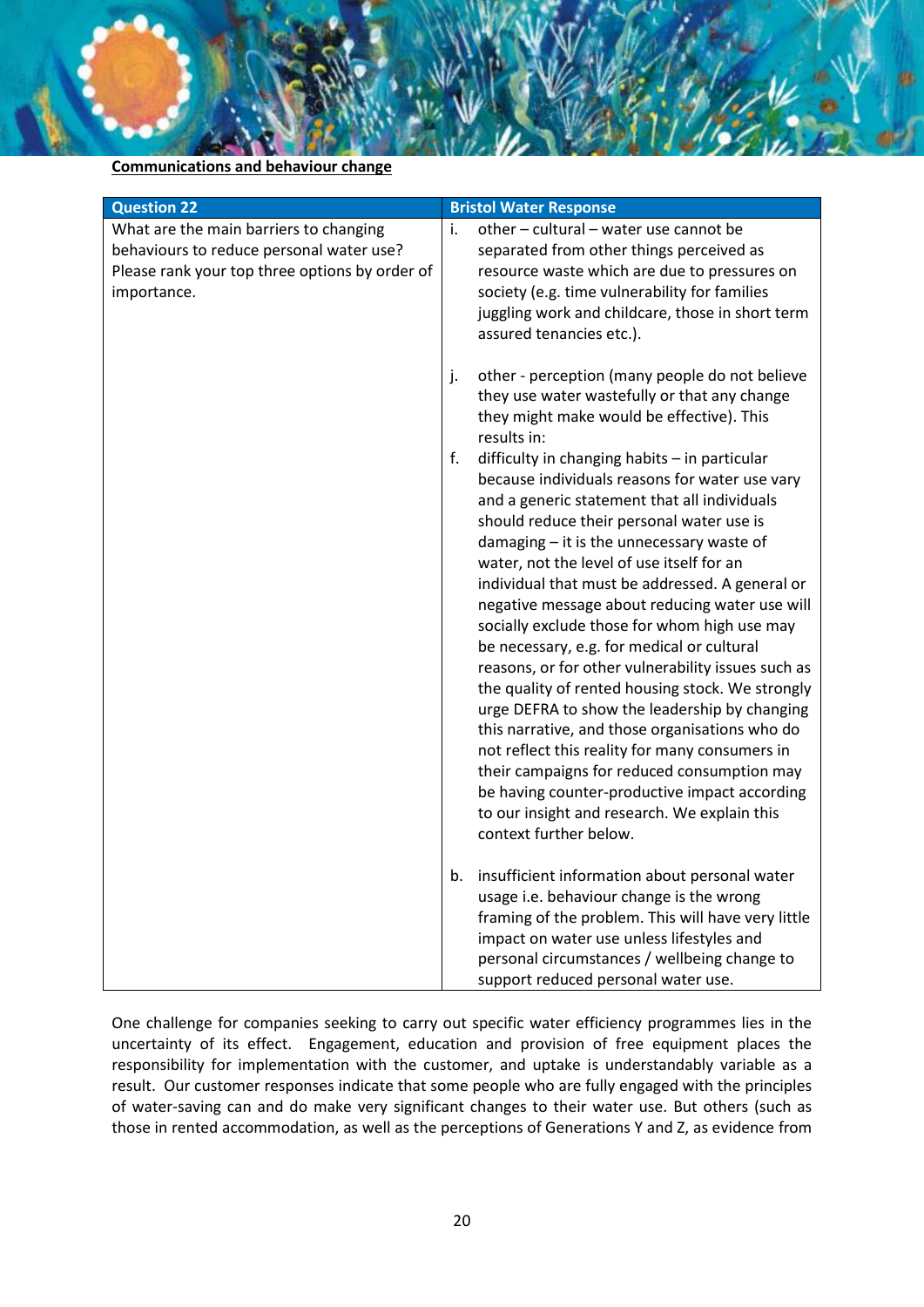studies suggests that they are less likely to be engaged in managing their water use) may remain difficult to engage.<sup>5</sup>

# Case Study: Baringa Partners research into customer perceptions of water shortages

- low engagement in 18-34 year olds, but highest interest in information about water use
- there is the opportunity for targeted engagement by demographic, particularly the 18-34 age group and those out of work who say they have the least knowledge of how to save water (or perhaps have the knowledge, but are not in a position to act on it if they are not the homeowner).

| <b>Description</b>                                                                       | 18-34 | 25-54 | $55+$ | <b>Comments</b>                                                                                |
|------------------------------------------------------------------------------------------|-------|-------|-------|------------------------------------------------------------------------------------------------|
| Unconcerned about water<br>shortages                                                     | 71%   | 75%   | 78%   | 18-34 are least<br>concerned.                                                                  |
| Know how to decrease<br>water usage                                                      | 73%   | 84%   | 87%   | 18-34 say they know<br>the least.                                                              |
| Living with lots of people<br>would prevent me<br>reducing water use                     | 22%   | 14%   | 12%   | 18-34 live in larger<br>households.                                                            |
| Relative ranking of need<br>to encourage lesswater<br>use through in-home<br>information | 2.4   | 2.5   | 2.6   | 18-34 rank this more<br>highly than other age<br>groups (1-4 scale, 1<br>being most important) |
| Interest in understanding<br>how much water used by<br>each home appliance               | 61%   | 56%   | 56%   | 18-34 most interested                                                                          |

Any messaging and/or initiatives designed to encourage citizens to be more sustainable needs to accept lowering personal water usage as an important aspect of this call to action. Water is a precious resource which has considerable environmental cost associated with the entire process needed in delivering it to a home. The reduction in personal use has a positive environmental impact and contributes to reduced carbon dioxide production, but this is not necessarily understood.

A significant area of water efficiency, where reductions in demand can be made without compromising customers' lifestyles or livelihoods, is in helping people to change their water using behaviour. But there is difficulty in changing habits. This remains a less well understood area of activity so we are working in partnership with the University of West England to research how to use new data and data analytics to improve our approaches, supporting our customers' objectives around sustainable, resilient and affordable services. We have already instigated the creation of the Resource West partnership with Bristol City Council, University of West of England (UWE) and other organisations to enhance the promotion of water efficiency in our supply area, and we will also work with neighbouring water companies through the West Country Water Resources group on water efficiency promotion.

**.** 

<sup>&</sup>lt;sup>5</sup> [How much do people really care about water shortages?](https://www.baringa.com/en/insights-news/points-of-view/how-much-do-people-really-care-about-water-shortag/)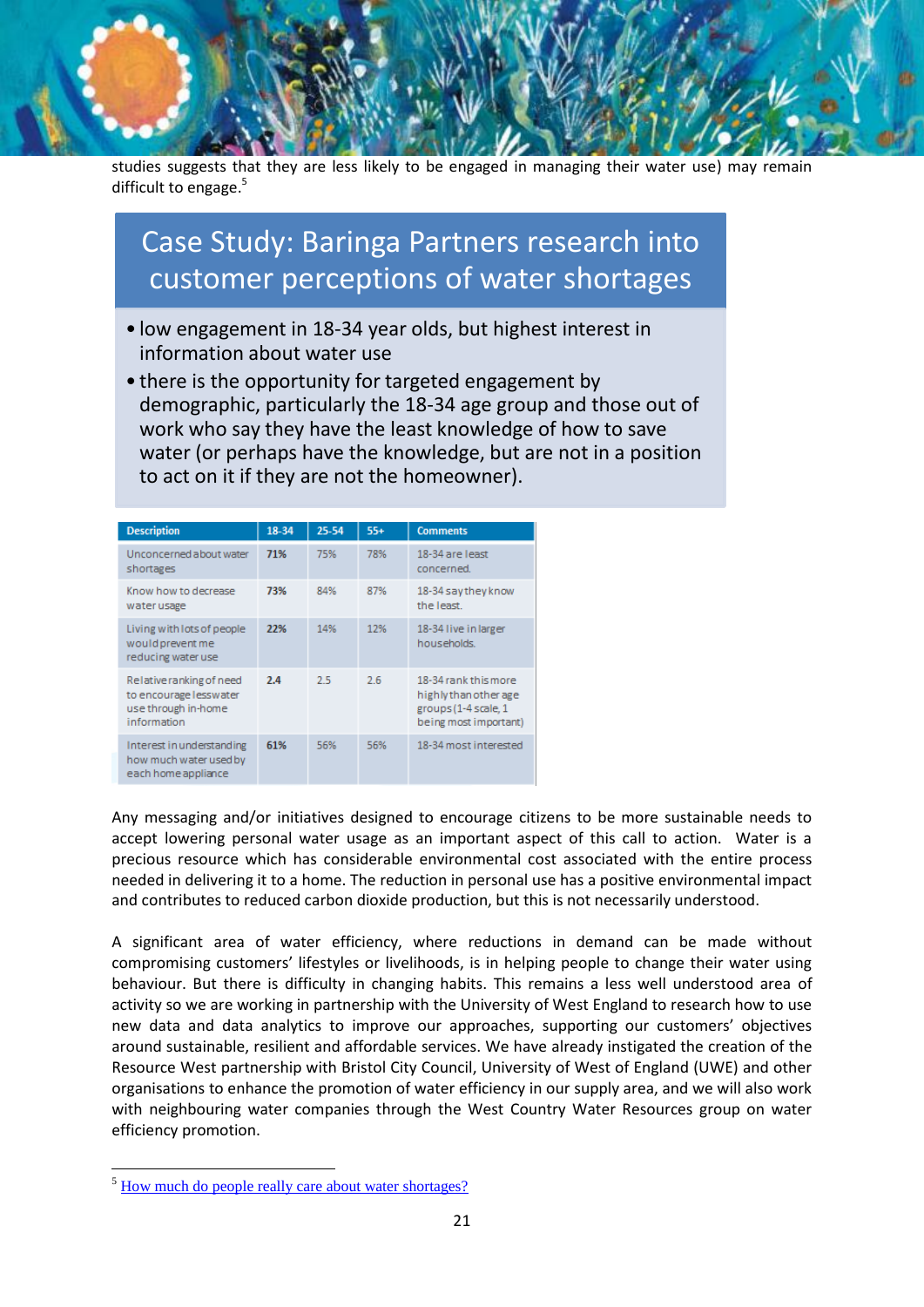Given the uncertainty which is likely to remain around the effect of implementing water efficiency measures through a "promote" approach, we believe that more direct intervention may be appropriate in some circumstances, through installation of water-efficient equipment and through statutory changes to building regulations. This offers the potential for water efficient fittings such as flow regulators and cistern displacement devices to be installed in homes in order to save water and reduce domestic water bills, and we continue to work with social housing landlords and energy suppliers to develop this work.

Our experience to date does however indicate that this approach, whilst effective, is not always straightforward. Social housing landlords have a range of very pressing responsibilities and can struggle to engage with water efficiency schemes, thus requiring significant input and assistance from the water company. We therefore feel that installation programmes - which are the most likely to provide a significant reduction in water use - are a high-cost approach and the full cost needs to be recognised in the funding provided to water companies to be reviewed if this approach is to succeed.

| <b>Question 23</b>                       | <b>Bristol Water Response</b>            |
|------------------------------------------|------------------------------------------|
| Which organisation(s) (if any) should    | a. water companies                       |
| communicate about how to reduce personal | government<br>b.                         |
| water use? Please select all that apply. | local government                         |
|                                          | d. environmental non-governmental        |
|                                          | organisations, for example environmental |
|                                          | charities                                |
|                                          | e. $other - schools$                     |
|                                          | other – energy companies                 |
|                                          | other - retailers<br>g.                  |
|                                          | other – landlords<br>h.                  |

We believe that all of the above have some level of responsibility. Whether it is specifically about water or wrapped around the broader messaging of using less resources and recycling more. The aim for all must be to help people understand that reducing personal water usage will have a positive environmental impact.

#### **Water Companies**

Every company within the water industry is trying to help customers with water efficiency. Much of the overall work is by the nature of its intent and targeting quite similar and many actions are mirrored across companies. But, there are also significant examples of variations in tactics, messaging and actions as well as variances in research to be found in all supply areas. We are keen to learn from others and share our insights where we can help. As an industry, water efficiency is perhaps one of the best examples of how this more collegiate approach can offer new opportunities and insights we as individual companies might miss. Whilst our unquestioned priority will always be our customers, in many circumstances sharing our collective knowledge and understanding is not only likely to help all of us achieve better results that benefit our customers, but good ideas that are shared will have an overall knock-on beneficial effect for the environment in general.

We recognise we need to help our customers to value water and use it wisely. If customers can improve their water efficiency, this not only helps to reduce water demand (and therefore the impact on the environment), but can also help them to save money on their water bill. Our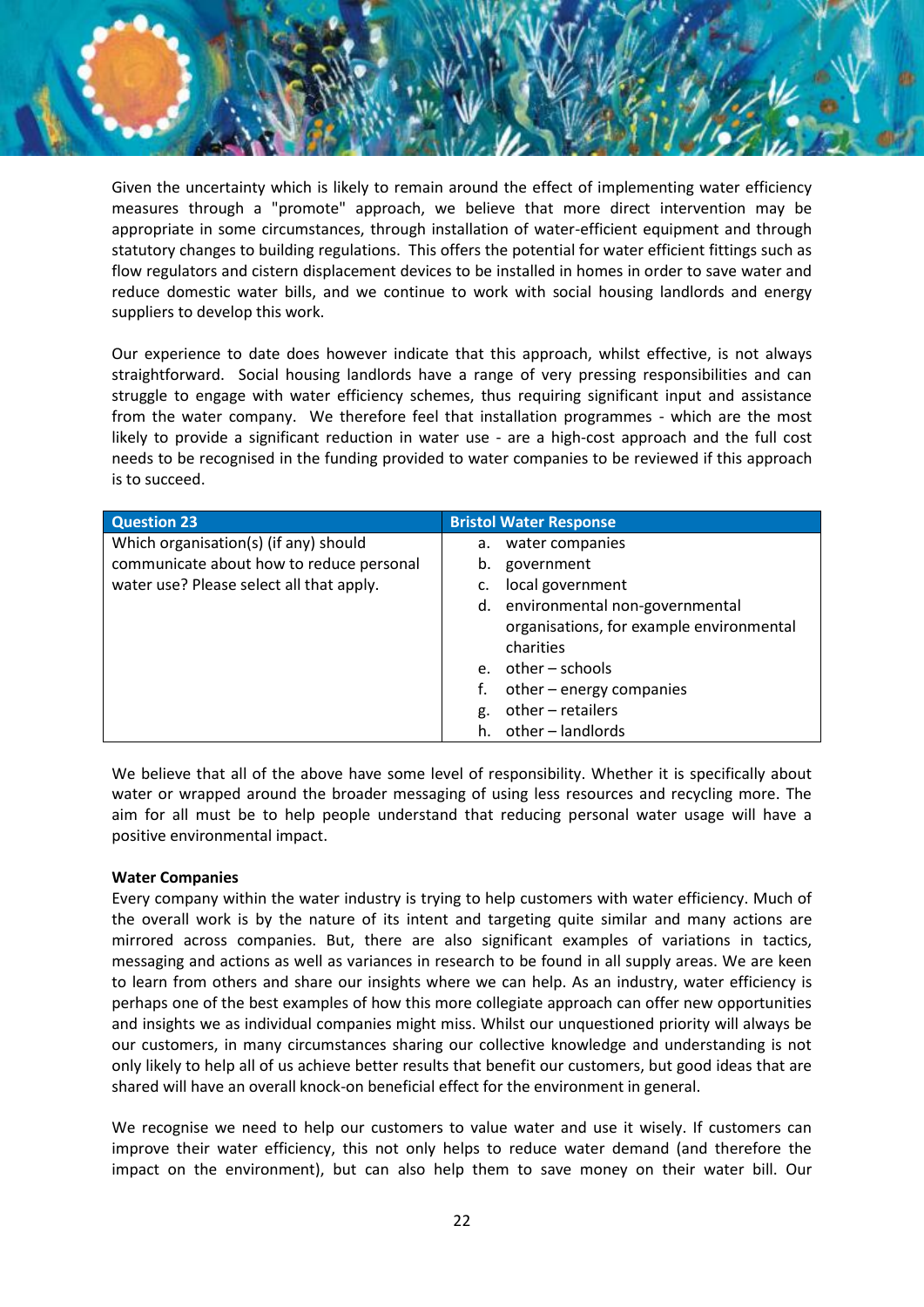household customers have indicated a strong preference for support on water efficiency and we understand that customers primarily look to us for advice and assistance to help achieve these savings. At the same time, our customers have also been clear that they are opposed to universal metering and instead prefer us to focus our efforts on reducing leakage. Our continuing water efficiency programme will help to achieve this balance and will focus on eight key areas:

Continue promotion of water metering with provision of targeted water efficiency advice

Continue provision of free water efficiency equipment

Continue provision of bespoke water efficiency calculations (through our website) to empower customers to choose the most effective way to save water and save money

Develop new partnerships with stakeholders across our supply area to create new and innovative ways to help customers become more resource efficient

Develop our evidence base and research programme on the most effective water efficiency measures

Continue and increase our schools education programme on water efficiency and its links to environmental sustainability

Work within the industry to share expertise and knowledge and lead development of initiatives like the water label to help customers understand water usage when buying equipment

Work with retailers to help them help their non-household customers use water efficiently.

#### **Other – Schools**

Schools should also be included in the organisations who communicate about how to reduce personal water use. The educational system is crucial in ingraining water efficient behaviour patterns in the minds of consumers. We continue to increase our schools education programme on water efficiency and its links to environmental sustainability.

Our award winning AMP6 programmes "Trout and About" and "Spawn to be Wild" targeted primary schools in socially deprived areas and emphasised the link between the efficient use of water and the environment. For our AMP 7 plans will build on this work as well as developing a more comprehensive education offering based on increasing interaction and building a wide-ranging digital resource base that offers teachers more tools and engages with students at all stages of the curriculum.

#### **Other – Energy Companies**

Customers are increasingly aware of the relationship between water usage and energy costs, due in part, to the increased access to high frequency energy usage data through smart energy meters which allows them to monitor where there power usages costs lie. We realise that customers are more likely to act in a more water efficient way if we help them understand all of the inherent benefits of water efficient behaviours and we will therefore highlight the energy link as an additional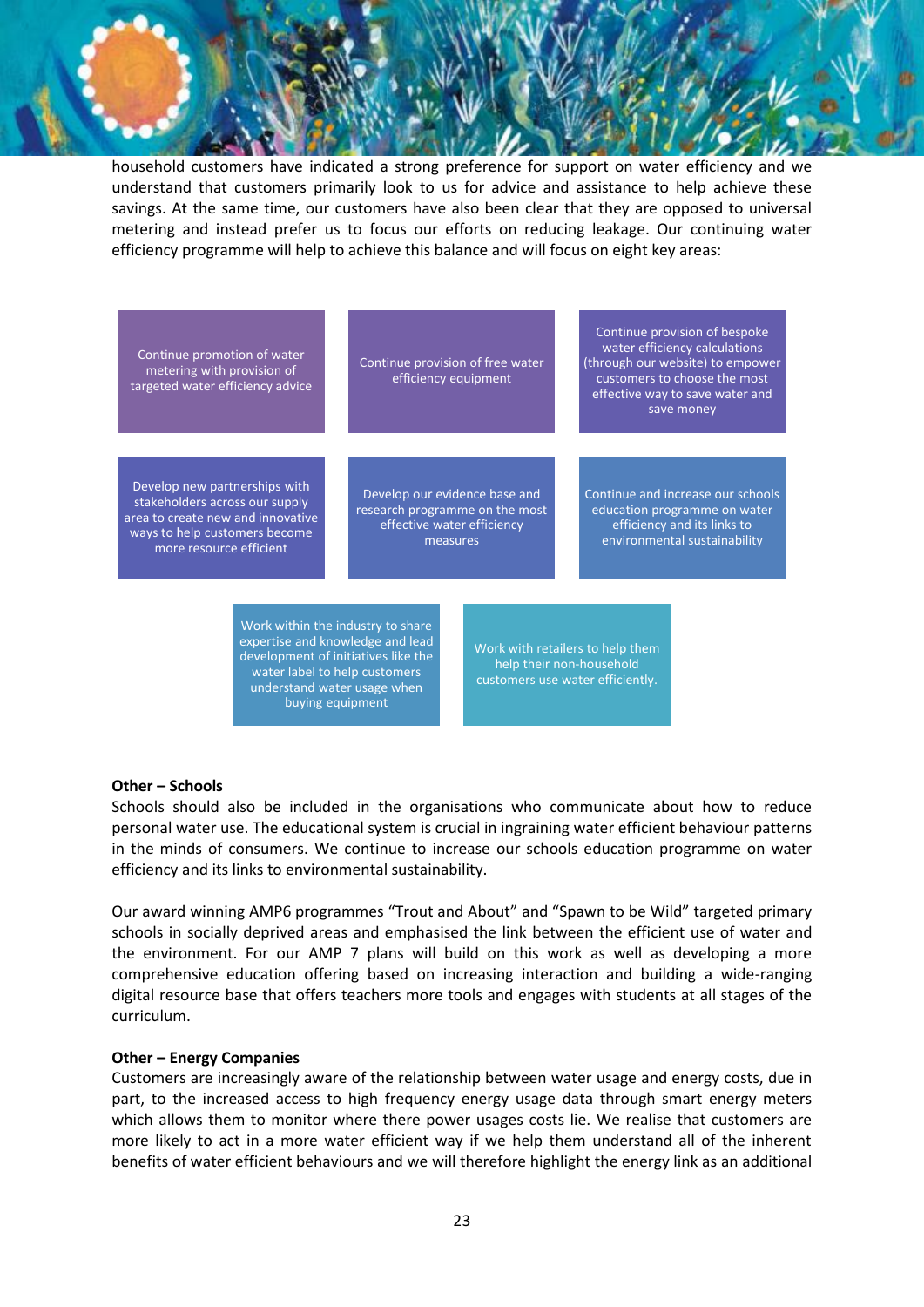and compelling reason to use water wisely. But energy companies also have a role to play in explaining these links.

We are currently working with a local energy company and local waste company (Bristol Energy and Bristol Waste) to develop a joined up, joint education campaign on resource efficiency.

#### **Other – Retailers**

Our water efficiency programme is primarily focused on household customers following the advent of non-household retail competition in April 2017. This activity has now become one of the main areas of focus for the new non-household water retailers and has therefore ceased to be the direct responsibility of water wholesalers such as Bristol Water. It is early days in the development of the retail market and consequently our focus has been on building up a good relationship with the new retailers. However, we want to help encourage water efficient practices to all users of the water we supply and we are eager to support all the retailers in their efforts to help their customers save water.

We have a good working relationship with each retailer in the market and provide support and information both in response to their requests and through ideas generated internally where we feel we can relay useful help and advice. A good example of this was a waste efficiency poster campaign we designed and produced that allowed them to brand and use as they felt necessary for their customers. We also provide general water efficiency advice via our web site and retailer portal which we will continue to develop.

#### **Other – Landlords**

It is clear from our research (referenced in this paper) that landlords will play a pivotal role in the success of this area, whether that be in terms of education, retrofitting etc. We would welcome the opportunity to meet with DEFRA to explore how we can work together on this potentially groundbreaking area of work.

#### **Question 24**

If there are any further matters that you would like to raise or any further information that you would like to provide in relation to measures to reduce personal water use, please give details here.

The importance of regional partnerships has been overlooked by this consultation. We have already instigated the creation of the Resource West partnership with Bristol City Council, University of West of England (UWE) and other organisations to enhance the promotion of water efficiency in our supply area, and we will also work with neighbouring water companies through the West Country Water Resources group on water efficiency promotion.

We believe Bristol Water's unique role at the heart of the local community combined with the region's strong sense of identity places us in a position to develop and build partnership with a range of organisations such as local government, the Local Enterprise Partnership, housing developers, other water companies and academic institutions. Underpinning this belief is the recognition of the importance of communicating a joined-up message to customers on water efficiency activity, which links resource efficiency with saving money and environmental benefits. Bristol Water was for example one of the first companies to back the City to Sea campaign with the Refill Bristol campaign back in 2015, which not only promotes water efficiency and precious water, but also reduces the impact of plastic water bottles at the same time.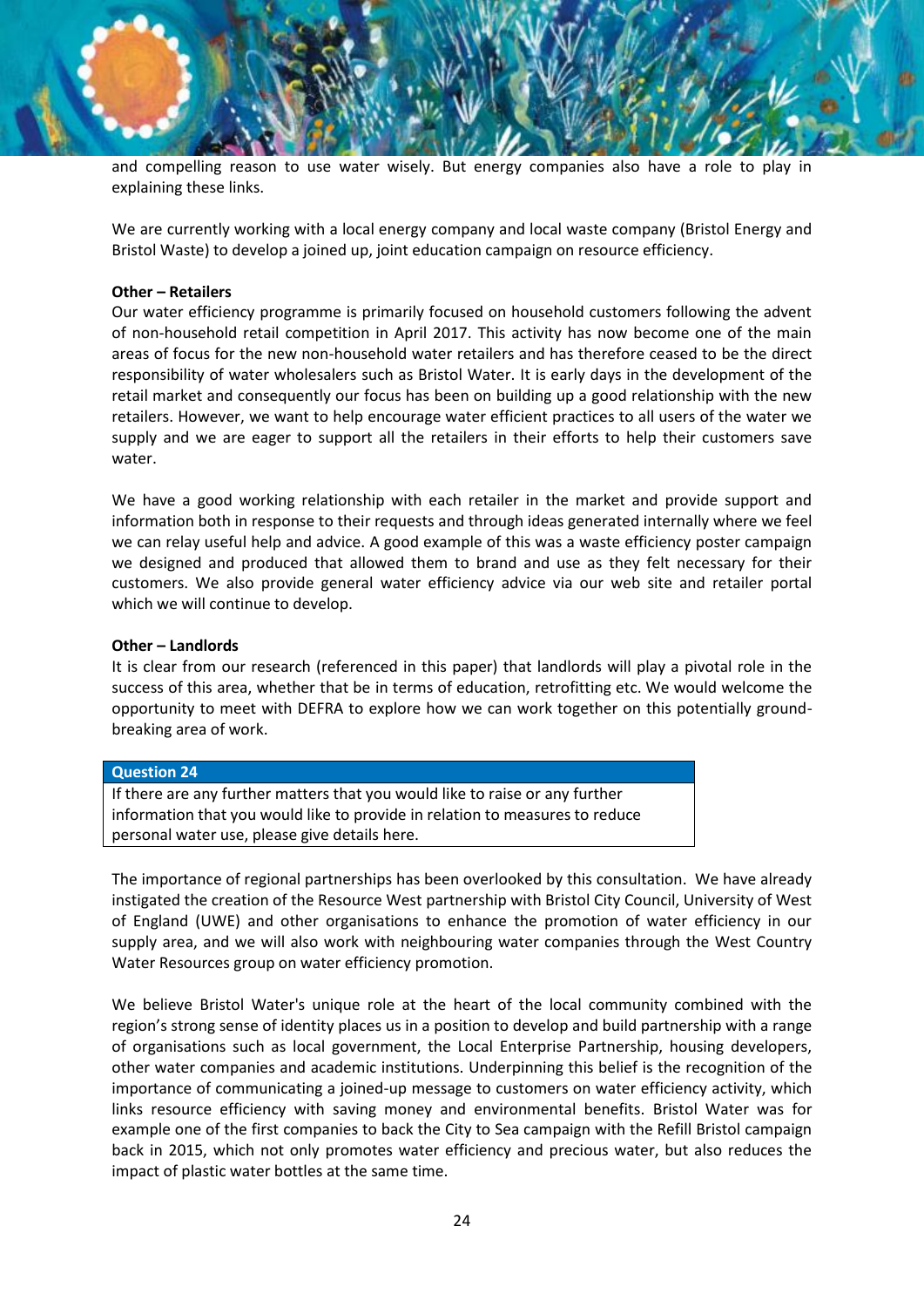Given the close geographic match between the Bristol Water supply area and the West of England economic area, we have also been able to work closely with the West of England Combined Authority (WECA) to begin exploring opportunities to promote the principles of environmentally sustainable economic growth. The work on developing this initiative beyond the concept stage has already begun with Bristol Waste, Bristol Energy, the University of the West of England and the West of England Combined Authority and Wessex Water joining us in the formation of a more formal partnership and the subsequent creation of our umbrella organisation 'Resource West' following a workshop with interested members facilitated by and held at the Knowle West Media Centre. This new organisation will aim to help create resilient communities and businesses by bringing together organisations already working on water, waste and energy efficiency, finding the synergies between key issues to increase the opportunity for overall resource efficiency and develop the West of England as a national hub for green growth.

As another example of regional partnerships, we are an active member of the 'One City Approach' and the One City Plan.<sup>6</sup> This brings together a huge range of public, private, voluntary and third sector partners within Bristol. This plan includes specific commitments to water efficiency.



Finally, social contracts remain an area where water efficiency promotion can be further explored. Our social contract social contract acts as a framework that will help us have a positive impact on the

**.** 

<sup>&</sup>lt;sup>6</sup> [The Once City Approach](https://www.bristolonecity.com/)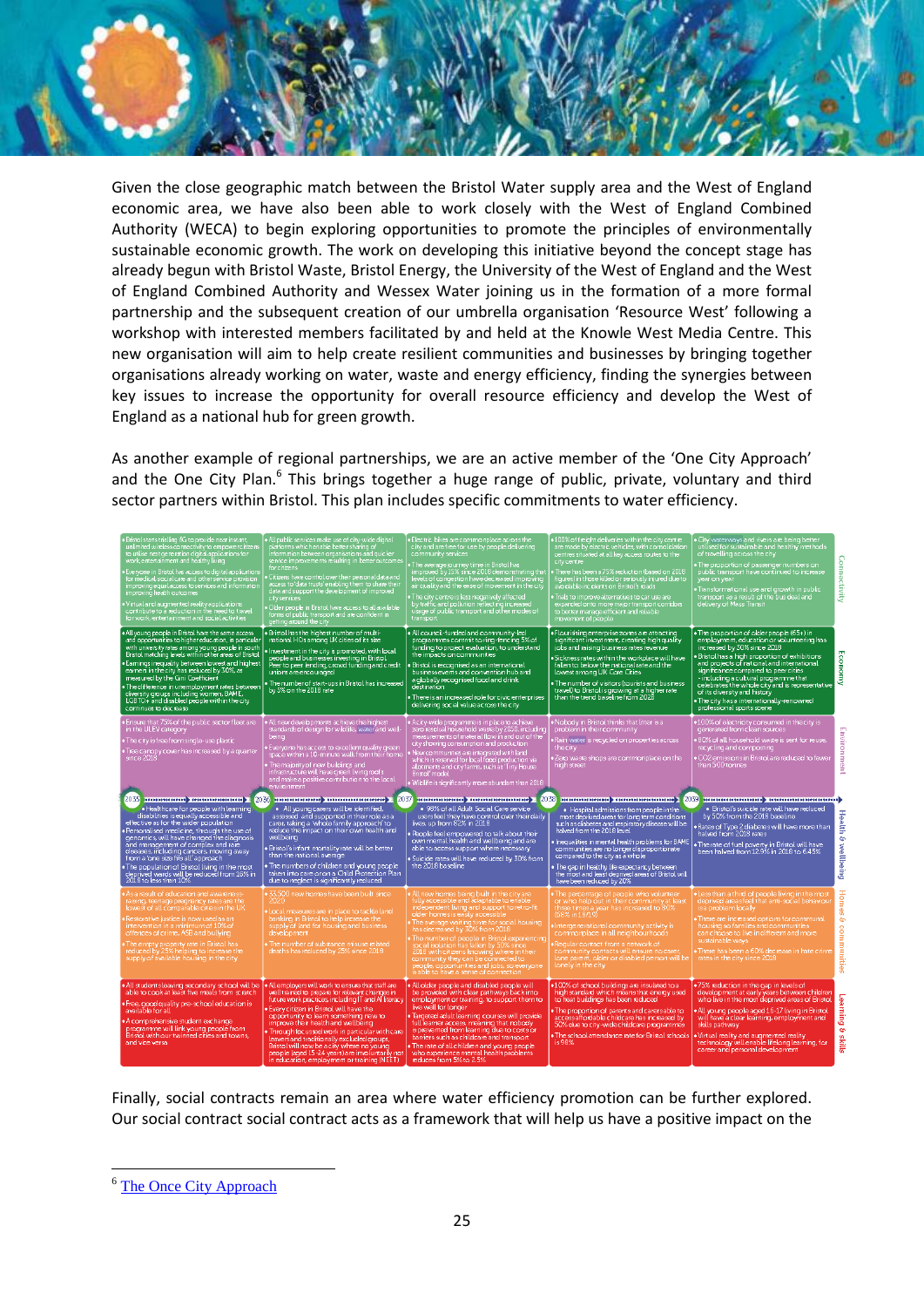wellbeing of society.<sup>7</sup> In particular, the adoption of social contracts can be a major contributor to coordinating cross-sector water efficiency messages that can effectively support change in consumer behaviour. There are a number of initiatives we are currently developing as part of our social contract that will benefit water efficiency, including:

**<sup>.</sup>** <sup>7</sup> [Bristol Water For All](https://www.bristolwater.co.uk/wp-content/uploads/2019/01/Bristol-Water-our-purpose-and-social-contract-to-build-trust-beyond-water.pdf)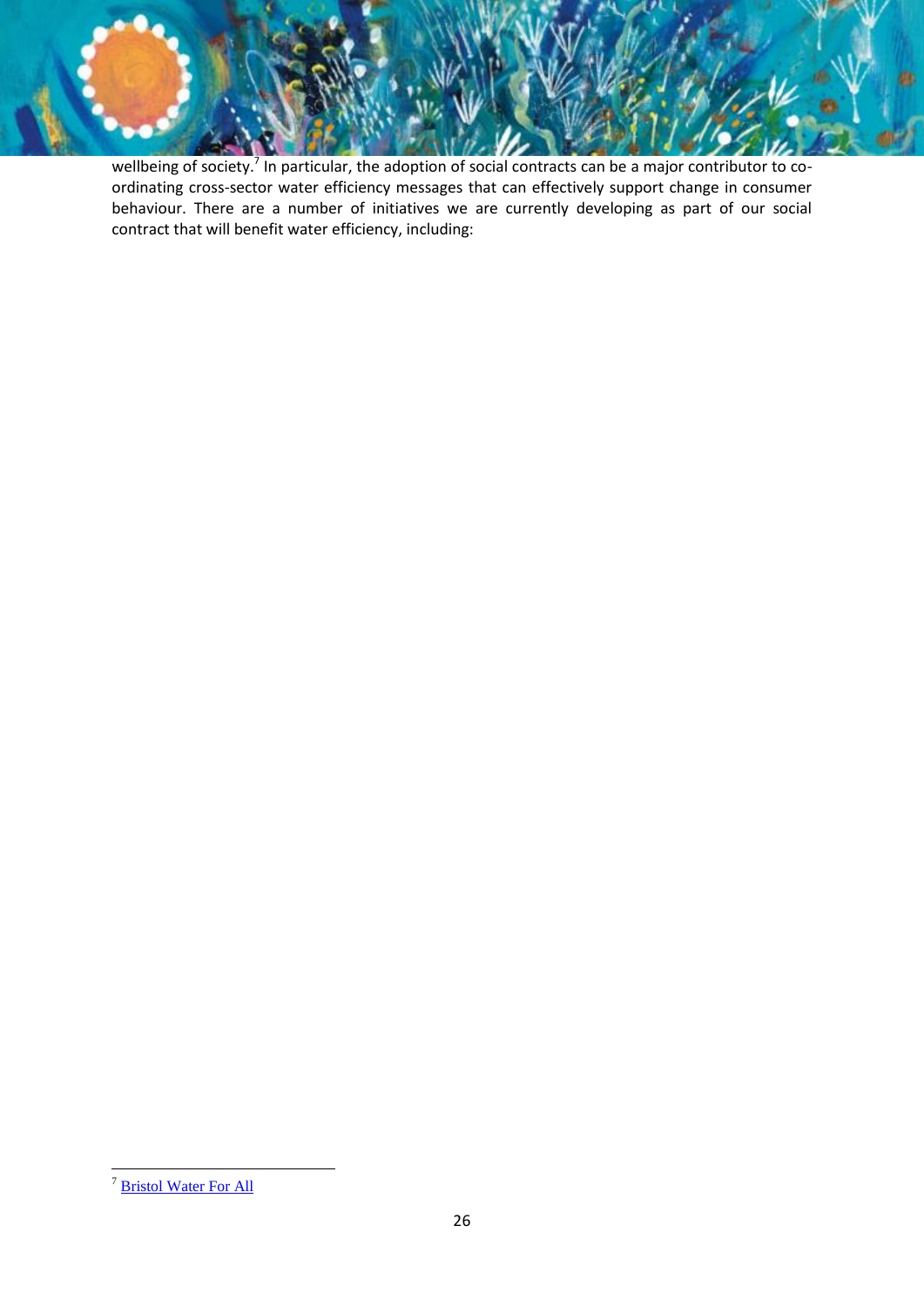### Academic Partnerships

- •Aim or programme: Linking academic research to business challenges and experience to tackle key issues such as resource efficiency. Providing opportunities for learning through MSc projects and other partnerships.
- •Benefits from our social contract approach to water efficiency: working with universities provides us with a particular opportunity to engage with young adults who are either becoming or about to become water customers. This principle of hydrocitizenship enables us to build large-scale links with this important demographic, enabling us to learn about the changes in behaviour that drive water consumption patterns and also the most effective ways for us to engage with this important demographic through social norming approaches, new communications methods and gamification.

# Community Engagement

- •Aim or programme: Working collaboratively with community groups to address issues that impact the well-being of the community.
- •Benefits from our social contract to water efficiency: we have been working with local community groups to develop local campaigns on the environmental and social benefits of water efficiency, with successes such as the festival Water Bar, our ten Bristol city centre drinking water fountains and the Refill campaign.

# Education

- •Aim or programme: Inspiring current and future customers and providing opportunities for customers and staff to develop skills and experience. Influencing resource efficiency behaviour to bill-payers through harnessing the power of the next generation.
- •Benefits from our social contract approach to water efficiency: we are working with local schools to develop educational programmes that go beyond traditional water efficiency and environmental awareness initiatives, to develop our partnership with education organisations in a way that creates greater social engagement with current and future "water citizens", harnessing the power of the next generation.

### Resource West

- •Aim or programme: Working with local partners to deliver a joined up approach to resource efficiency across different sectors – combining resources and amplifying messages to customers.
- •Benefits from our social contract approach to water efficiency: this brings together the key environmental stakeholders in the West of England region. We have launched and developed a partnership that includes Bristol City Council, Bristol Waste, Bristol Green Capital Partnership, Bristol Energy, West of England Combined Authority and the University of the West of England, to develop new programmes on resource efficiency. One initiative included in this programme is the "Waste Nothing Homes" - a collaborative partnership with Bristol Waste working with fifty homes in Bristol to identify the changes we all need to make in order to reduce our waste footprint to zero. In autumn 2019 we will install smart meters in all these homes - all of whom engage strongly with a social media community around the project - to bring the next stage of resource efficiency to life and then use this community as a "trusted third party" to promote the principle of metering to the wider community we serve. The Resource West approach enables us to tap more quickly into initiatives such the Bristol Smart Cities programme, by enabling us to create meaningful partnerships between key players in the region we serve.